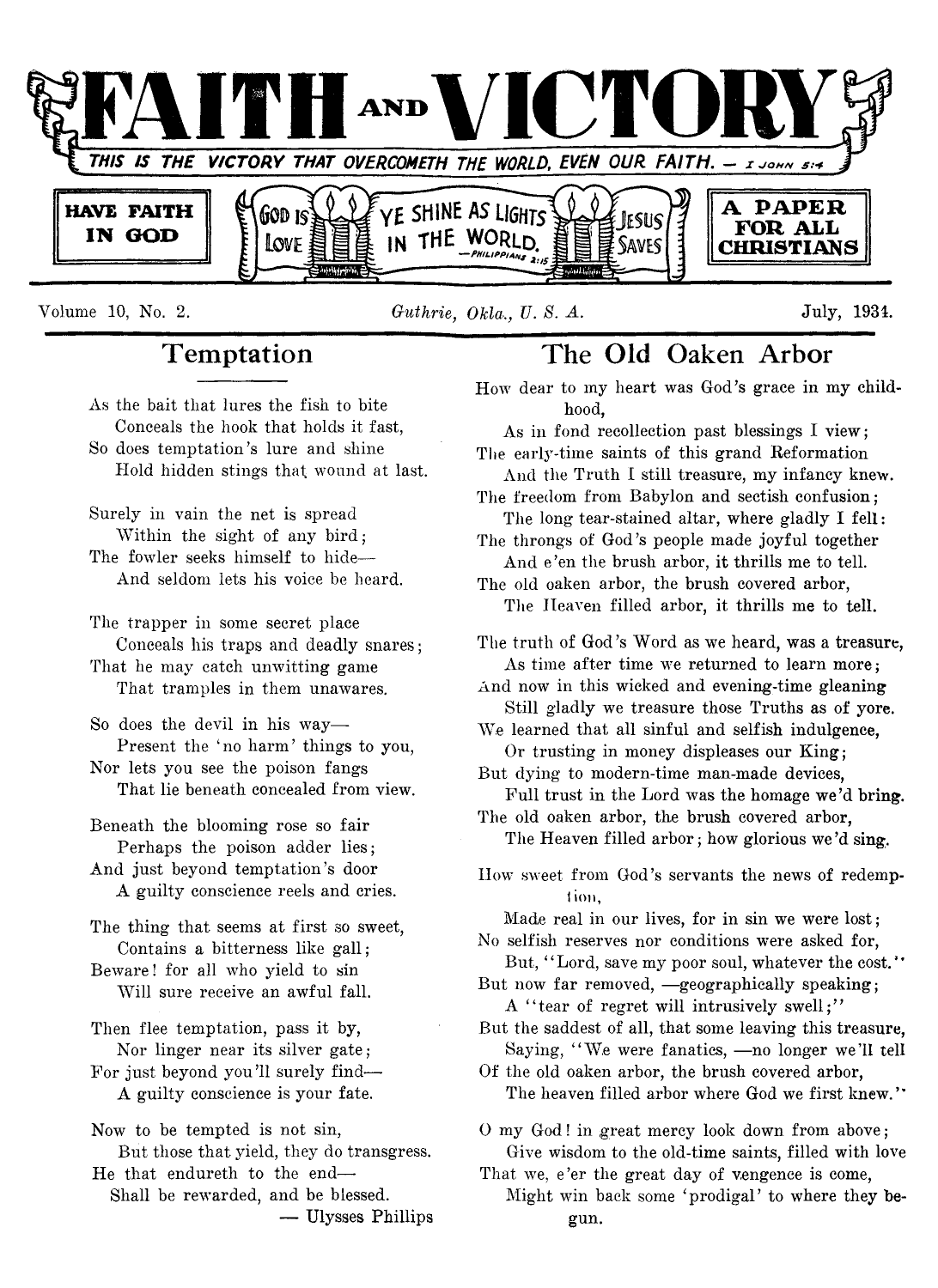Lord help us contend for the Faith, as you said; Live a life that will prove by Thy hand we are led,

- So that joy in its fullness, as in childhood we found, Might continue through life, as for Glory we're bound.
- 0 the old oaken arbor, the brush covered arbor,

The Heaven filled arbor where God I first knew. — Brie E. Forbes.



My friend reader: This happened to be my last day, and I am ordered to warn you, that it really is yours also. We read in God's precious word, " To everything there is a season and a time. A time to be born, and a time to die." Eccl.  $3:1, 2$ .

This is true of the horse, the worm, the tree and the grass as well as you and me. By the living Word of God, nature produces a natural birth, and a natural death for every creature, and an appointed time for both. According to record, I was born May the fifth, .eighteen seventy seven, and have lived a few days more than 20800 days. My birthday, my first day; today, my last day: up or down to this writing. I have no promise of to-morrow here in this world. Such Is my mortal and deprived condition. How much does It differ from yours? But thank God, we have today, even if it is our last one. Now prayerfully and carefully reason with me a bit. Just think how truly you can make this the happiest day yet in your life! By accepting the blessings that it offers. I'm sure you are aware that the most of tomorrow's dreaded unhappiness is the result of a mistreated today. As It is written:—

> "I am today your servant true, A blessing sent to help you through, If my assistance you ignore, Quickly I go to come no more.

When I depart it would be vain For one to look for me again; Viewed in the light of common sense, I am *Today* the present tense."

For you to put today off for tomorrow, would be like rejecting a well known friend for an unknown stranger. We cannot call back yesterday, for she is gone to come no more. Nor can we use tomorrow, for she is as uncertain as yesterday— as impossible. Let us be as good to today as it is to us. She is ours.

Today we have a chance to be born again, and start life anew: even if it is our last chance. We read also, "Ye must be born again," etc.  $(John 3: 7)$ . And

truly, there never has been, nor ever will be a better time in this life for this glorious, new birth to take place, than today. God's Holy Spirit impresses this truth while I am writing. It will even do the same while you read. Think of the rejected, ignored, misused, wasted and thrown away days past, (God sent blessings) only to prove a curse to our soul unless we accept the blessing which today offers us. As it is written, "Today, if ye hear my voice, harden not your heart." (Psa. 95: 7, 8).

Now, dear reader, I will give, you a bit of my experience. On the 14th day of August, in the year of 1926, I was buried with Christ in baptism as a result of a death I had previously accepted. Yea, I had died dead to sin and the folly and pride of a sinful world, and was made alive in Him (Christ). Such a death, thank God, is a birth and one of great importance. "That which is born of the flesh is flesh; and that which is born of the spirit is spirit." Little were you concerned about your natural birth; and little will you have to do with your natural death. But the power and Spirit of the Most High that changes our night to day, our heavenly Father allow us to choose it for ourselves. And "Today" may be the  $last chance.$  Amen.  $— G. W. MeMillan.$ 

## The Greater Works

We often wondered what greater works could be done than what Jesus did when in the midst of His ministry— healing the multitudes, raising the dead, feeding the thousands and doing good to all. But listen, Jesus is speaking to His disciples, " Verily, verily, I say unto you, He that believeth on me, the works that I do shall he do also, and *greater works* than these shall he do." Let us remember that the Father doeth all the works. God is a spirit and was dwelling in Jesus. " Believe me that I am in the Father and the Father in me." John 14: 10. The work of His kingdom was only started, and was in full power on the day of Pentecost.

Ever since the fall of man, God's great heart ot love was set on man's redemption. Jesus in His ministry of three years was showing God's love, pity and power. The prophets and the Law were pointing to this time. When Jesus walked with His disciples tc Bethany that day, He was telling them to wait at Jerusalem for the promise of the Father. How little they knew what it all meant as they watched their Mastei ascend up into heaven!

Pentecost was fifty days after the Passover feas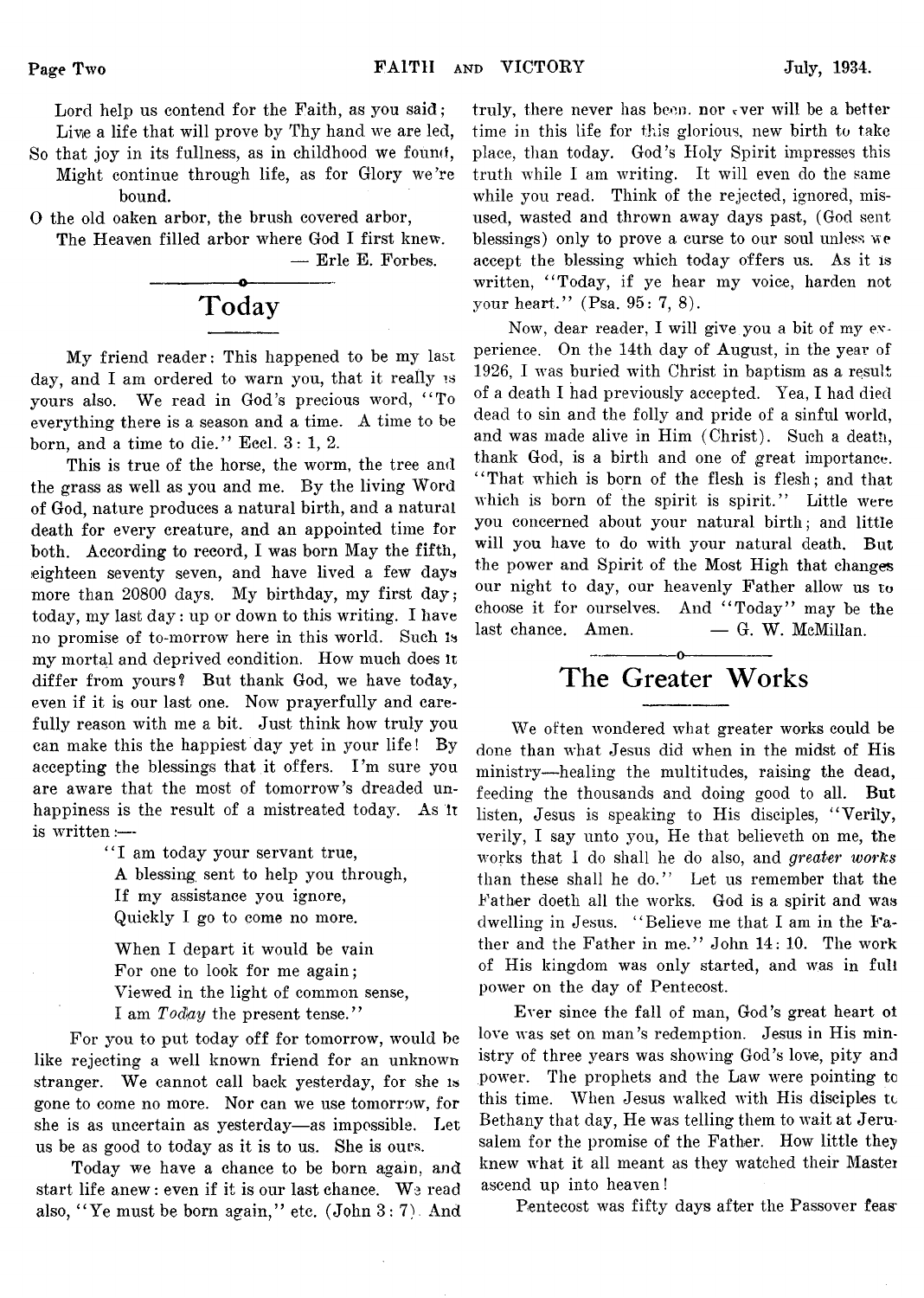when Jesus was crucified. And when the day of Pentecost was fully come, they were all of one accord in one place. They heard a sound from heaven as of a rushing mighty wind. The Holy Ghost was there. He sat upon each of them, He filled them and He spoke through them. The poor, Galilean fisherman had received the gift of tongues. Representatives of every nation who were gathered at Jerusalem understood them clearly in their own tongue. What has happened? People were in consternation. Perhaps those old doctors of the Law were among the mockers. Others said they were drunk. Peter clothed in holy boldness stood up and let the Holy Ghost speak thru him. He brings to their remembrance the words of the prophet Joel, then tells them of many of the prophecies of their beloved King David concerning Jesus whom they crucified. He tells them that God hath made this same Jesus whom ye have crucified, (both Lord and Christ. They could no longer resist the Holy Ghost, but cried out, " Men and brethren, what shall we do?" Thousands repented, were baptized and received the Holy Ghost. For this purpose Jesus poured out His life blood on Calvary, to bring souls dead in sin back to life in God. The *greater works* went on through the apostles to the end of their lives, and will go on to the end of time when Jesus our King shall deliver up the kingdom unto the Father. — Mrs. J. E. Wetzel

## **A Word On Giving**

For some time my heart has been stirred on the line of giving, as I see such a slackness on those lines. Now the Word says, " Have the same care one for another." 1 Cor. 12: 25- 26. If the members have the same care one for another, and when one member suffers all suffer with it, those who have this world's goods will not let some saints go destitute of food ana raiment and not help them. Some will say, " Depart in peace, be ye warmed and filled; notwithstanding they give them not those things which are needful to the body, what doth it profit?" James 2: 15- 15. 1 Cor. 12: 26 says, " If one member suffers all the members suffer with it." Now I believe that means to suffer for food and raiment just as much as to suffer for anything else. We read in Luke 3: 10- *l i* that the people asked Jesus what they should do. He answered them and said, " He that hath two coats let him impart to him that hath none, and him that hath meat let him do likewise." Read Matt. 25: 33 to end of chapter. Apostle Paul had showed the people all things, but he called to their minds the words

of the Lord, how He said " It is more blessed to give than to receive.' In 1 John 3: 17- 18 we read, "But whosoever hath this world's goods and seeth his brother have need, and shutteth up his bowels of compassion from him, how dwelleth the love of God in him?" Now the Lord does not want us just to love in word, just say "I'm sorry for them, I wish they had plenty," but He wants us to love in deed and in truth. Matt. 5: 44, " Give to him that asketh thee, and from him that would borrow of thee turn not thou away." The Word says, " He that hath this world's goods" — it doesn't say they have to be *n* millionaire, but if he has two coats, give one. Also divide their groceries. In 1 Kings 17: 12, the poor widow just had a handfull of meal, but she gave it to Elijah and baked it for him. Was she rewarded? Surely, she was.

When the rich young ruler came to Jesus and asked Him, " What shall I do that I may inherit eternal life?", Jesus answered and said, "One thing thou lackest," although he had kept all the commandments. Jesus said, Go sell whatsoever thou hast and give to the poor, and thou shalt have treasures m heaven, and come, take up thy cross and follow Me. But he was sad at this saying and went away grieved. God surely wants us to help those we see in need. We can get two good thoughts out of this instance of the rich young ruler. First, he must give to inherit eternal life. Second, it showed how covetous he was.

Now Apostle Paul gave orders to certain churches: " Upon the first day of the week lay by in store as God has prospered him." "The wicked borroweth and payeth not again, but the righteous sheweth mercy and giveth." Psa. 37: 21. "Give and it shall be given unto you, good measure, pressed down and shaken together and running over, shall men give unto your bosom. For with the same measure that ye mete withal, it shall be measured to you again." Luke  $6:$ 38. Dear saints, is there one thing thou lackest?

— Jennie Brooks

Hammond, La. — Dear Sister Pruitt and all at the Office: Greetings in Jesus' love.

Sister Watson went to Kentwood, La. May 26th. She started .a meeting that night. I joined her May 31st. Meeting closed June 9th. Fifteen were saved, eleven baptised and deep conviction on souls when the meeting closed. I fear some are crossing the 'dead line," one man especially. He started for the altar weeping but stopped. Pray for him.

While God did such a gracious work there, yet there is much more to be done. — Sadie E. Orr.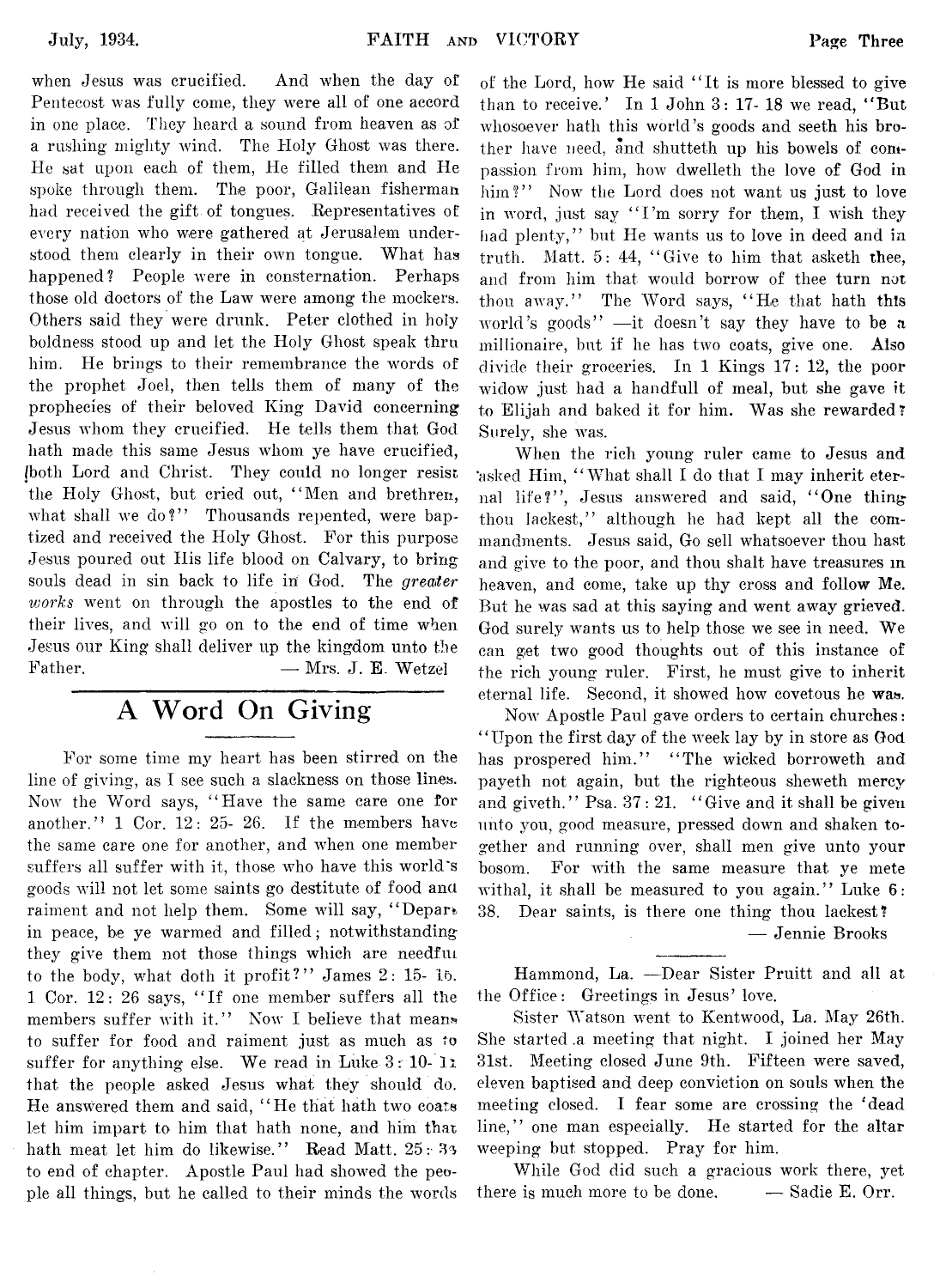# "FAITH AND VICTORY"

This paper is edited and published each month (except August of each year which is Camp-meeting month and we omit this month to attend these meetings) by Fred Pruitt, assisted by Mary A. Pruitt, and other consecrated workers at Faith publishing House, 920 W. Mansur Ave., Guthrie, Oklahoma.

Entered as second-class matter June 10, 1930 at the post office at Guthrie, Oklahoma under the Act of March 3, 1879.

#### SUBSCRIPTION PRICES

The *" Faith and Victory"* paper will be sent one whole year to any address for twenty-five cents. A roll of five papers will be sent each month to any address for one whole year for one dollar, or a roll of twelve papers will be sent each month to any address for a whole year for two dollars. If you send in a list of ten different addresses, the paper will be sent a whole year to all of them for two dollars.

#### <u> Dichemann (Arangueira) in an Carlin (Arangueira) ann an Arangueira an Carlin (Arangueira) ann an Ara</u>

A complete religious paper printed and sent out every month in the year except August in the interest of all Christians. It teaches salvation from sin, sanctification for believers, unity and oneness for which Jesus prayed as recorded in John 17: 21 and manifested by the apostles and believers after Pentecost. By God's grace we teach, preach and practice the gospel of the Lord Jesus Christ, the same gospel which Peter, John and Paul preached, taught and practiced, including the Divine healing of the body. Jas. 5:14,15.

Co-operation of our readers is solicited, and will be appreciated in any way the Bible and the Holy Spirit teaches you to do or stirs your heart. Bead Exodus 25: 2; IChronicles 29: 9; 2 Cor. 9: 7, and Luke 6: 38.

Free-will offerings sent in to the work will be thankfully received as from the Lord and used in the furtherance of the gospel work as God directs. All personal checks and Post Office Money Orders should be made payable to Fred Pruitt or to Faith Pub. House.

> " Work on, work on, nor doubt, nor fear. From age to age this voice shall cheer:— Whate 're may die or be forgot, Work done for God, it dieth not."

#### 100-100 -222-

FAITH PUBLISHING HOUSE, 920 W. Mansur St. Guthrie, Okla. 'Phone No. 1523-J. *U. 8. A.* HiniMimHmnmijmmmtmimimiimimmiiiiHiimiiHimniiiMmiiimiiiimimimmmimitimii

## EDITORIALS

As usual, there will be no *Faith and Victory* paper put out for August. This is the month for the workers at the Office and for us to attend camp-meeting and have some change during the warm days. However we will put out the Sunday School lessons for August. All those who are not getting the regular rolls for their Sunday schools and want the Sunday school lessons, just drop us a card and tell us that you desire the Sunday school lessons for August and we will send them to you. We are thinking of printing- the Sunday School lessons separate from the paper, as many desire them that way and it will also give us more room for good, wholesome articles which will feed the souls of men. We may make the change the first of October and make up three months' lessons in one little booklet. This would be a more convenient way.

 $0 - 0 - 0 - 0 - 0$ 

In this issue we are advertising a book entitled, "The City of Self for God," written by Jessie B. Warmack. This is a soul-feeding, inspiring book and you should order one. It will contain nearly 200 pages with a beautiful and durable paper cover. This book will be in process of printing just as soon as this paper is mailed to you. Send in your order and we will mail you a copy just as soon as it is finished. The price is only 30 cents, postpaid.

.The writer has just returned from holding meetings north of St. Joe, Missouri. Bros. Earl Laughlin and Ruben Iliebert accompanied us on this trip and helped in the revival meetings which were held at three different places. Bro. Laughlin remained in that part, expecting to accompany some of the brethren to the Neosho, Mo. camp-meeting in July. Our heavenly Father was with us in the meetings and the preaching was in the power and demonstration of the Spirit, conviction was deep on many souls; some yielded to God, some were sanctified and some bodies were healed by power Divine. In some of the meetings the power of God was so great that His glory filled the room and the devil was under the saints feet. We met real consecrated saints and our fellowship was plentiful. They earnestly invited us back again, which will be a pleasure to us should the Lora so lead. The meetings were held near Forest City, Mo. where Bro. Ed Whipple and his sister, Susie, lives. Sister Anna Hood, a minister, also lives there. Oftimes the house would not hold the people that came to hear the Word. It was good to be there.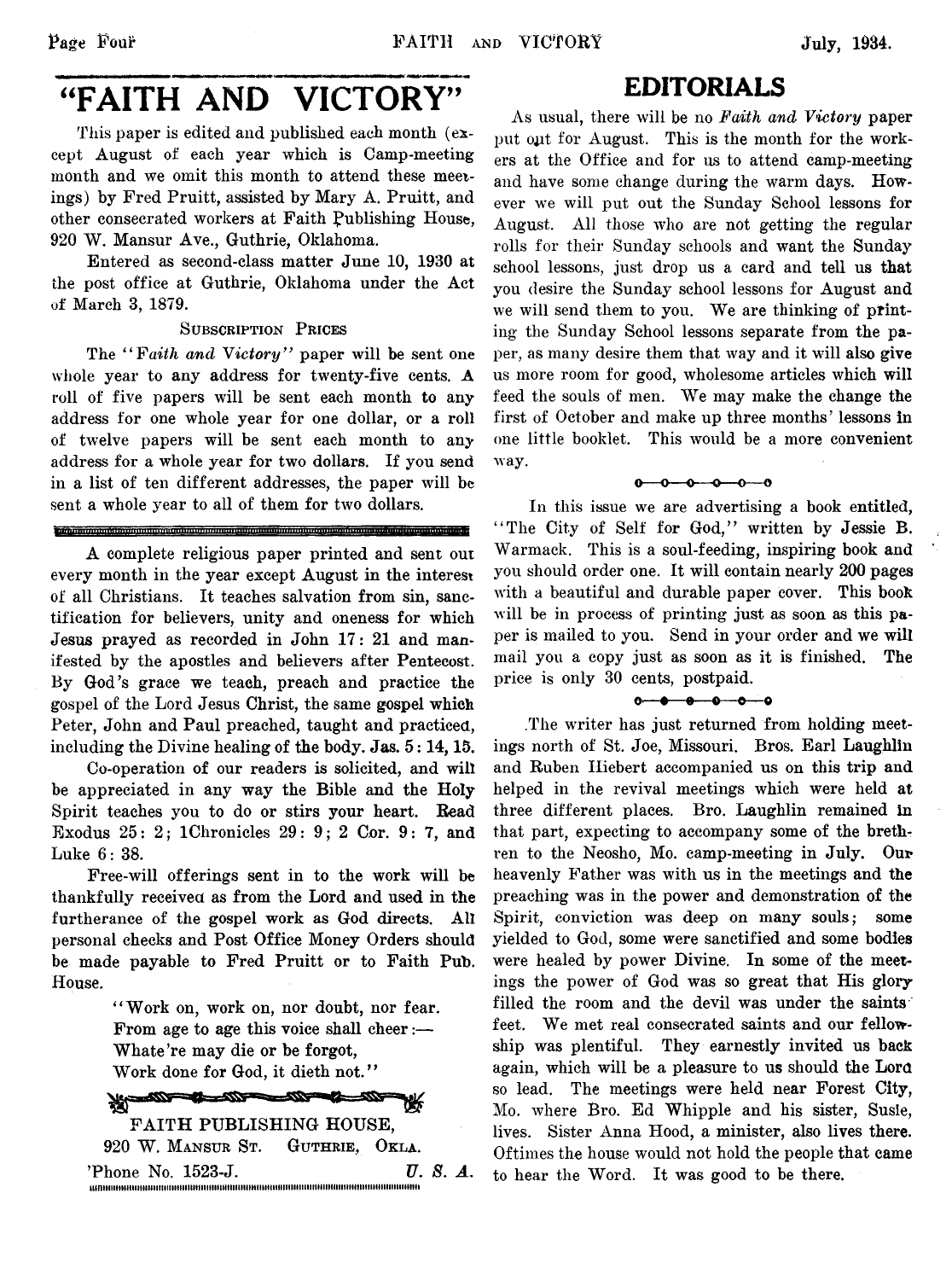Jesus says, " Ye are the salt of the earth." The righteous people are the saving, preserving element, in the world today. If it were not for the righteous the wrath of God would be so kindled against the wicked and proud-hearted multitudes that flames oi fire would burst out and consume the earth and the works therein— it would be burned up. 2 Peter 3 : 10. The heavens and earth are kept in store, reserved unto fire against the day of judgment and perdition of ungodly men. 2 Peter 3 :7 . God reserved the righteous from the flood by the ark and destroyed all others. He took Lot and his wife and two daughters out oi Sodom and rained fire and brimstone down on those wicked cities and destroyed them. The time will soon come when the Judgment will set, the Lord will come through the clouds with power and glory. Those who sleep in Jesus will be resurrected and the righteous who are alive together with them will be caught up to meet the Lord and ever be with Him, then the destrution of the wicked and unthankful men will take place as Peter says, — fervent heat and burning fire. Peter says they are reserved unto fire. God will fulfill His Word as surely as He fulfilled His Word to the antediluvian people of Noah's day and wicked Sodom and Gomorrah. Conditions point to the nearing of the end, as it seems that there are more backsliding and going back to the world than there are getting saved and standing true. The current of the world is so strong and winds of doctrines are so numerous that few seem to be able to stand the pressure. Lack of faith in God's care and unthankfulness is the sin ot this time or age. Read Matt. 6: 25 to end of chapter.

#### $0 - 0 - 0 - 0 - 0$

"The just shall live by faith," (Heb. 10: 38) is God's word to us. We should believe this just because "it is written" regardless of our feelings or men's opinions. When Jesus speaks and says, " He cares for us as He cares for the lilies of the field, the birds of the air, and that all the hairs of our head are numbered," we should believe this because "it is written" and act like it and not be trying to secure ourselves with earthly things, fearing lest God will fail to provide for us some where down the line. Who could connect such unbelief as that with Jesus and the ministers in the morning Church. Read Acts *4 :* 32, 33 and 34, and the Scripture says, "Great grace was upon them all.' How contrary this truth is to the teaching of some of our would-be ' Peters' and ' Pauls' of today who endorse and uphold earthly security!

The Psalmist David says, " They that know God's name will put their trust in Him." "The earth is the Lord's, and the fullness thereof; the world, and they that dwell therein." If we believe God's word, brethren let us act like it.

The Bible says, "That the wicked shall be turned into hell and all the nations that foregt God." This present great depression and startling financial conditions which exist in this country is a sign that the nation has forgotten God. They draw nigh unto God with their lips but their heart is far from Him. One great cry every where is a shortage of money, no money in circulation. The fact is that there is jusr as much money or more than we ever had. The trouble is that men, generally speaking, have become so deceitful and have betrayed one another's confidence so much that they have very little confidence in one another, nor in the law-makers and rulers who oftimes show so much deception and corruption. Many who have money hold on to it tightly and have not enough confidence in their fellow-men to let it out In circulation, and then think of the millions of dollars held in reserve by insurance companies for men who have no faith in God and must secure themselves a long ways ahead, doubting God's provision. If the fearful and unbelievers in the world would trust God for future provision as the true saints do, the millions oi: dollars in reserve by insurance companies would be in circulation and that would help conditions very much.

#### <sup>O</sup>**----O----**O**-----O—**H )**----***<sup>O</sup>*

In meditating upon the present back-sliding of many and the present cry and scramble for earthly security, the thought came to us (which I believe the Lord gave) that as saints of God we make a very high profession of trusting God and having faith in Him and abiding in His word; knowing that this is true, life insurance should not be a question among us.

This turmoil and division-making that is going on is no doubt permitted of God and is for the purpose of sifting out those who have it in their heart to go back. We are in the closing up days and things take place fast and many are dropping back in the class with the foolish virgins. Matt. 25: 3. Brethren, if we become mindful of those things which God has delivered us from, He will let us have opportunity to go back. God forces no one to go on with Him. Re wants and takes only willing heart service. He is looking for those whose hearts are perfect in faith and confidence in Him that He might show Himself strong in their behalf  $(2 \text{ Chron. } 16: 9)$ . The Bible says that He created us for His own pleasure and glory. When man fails to give pleasure and glory to God, he is failing to fulfill the purpose that God created him for and he becomes condemned as a rebet,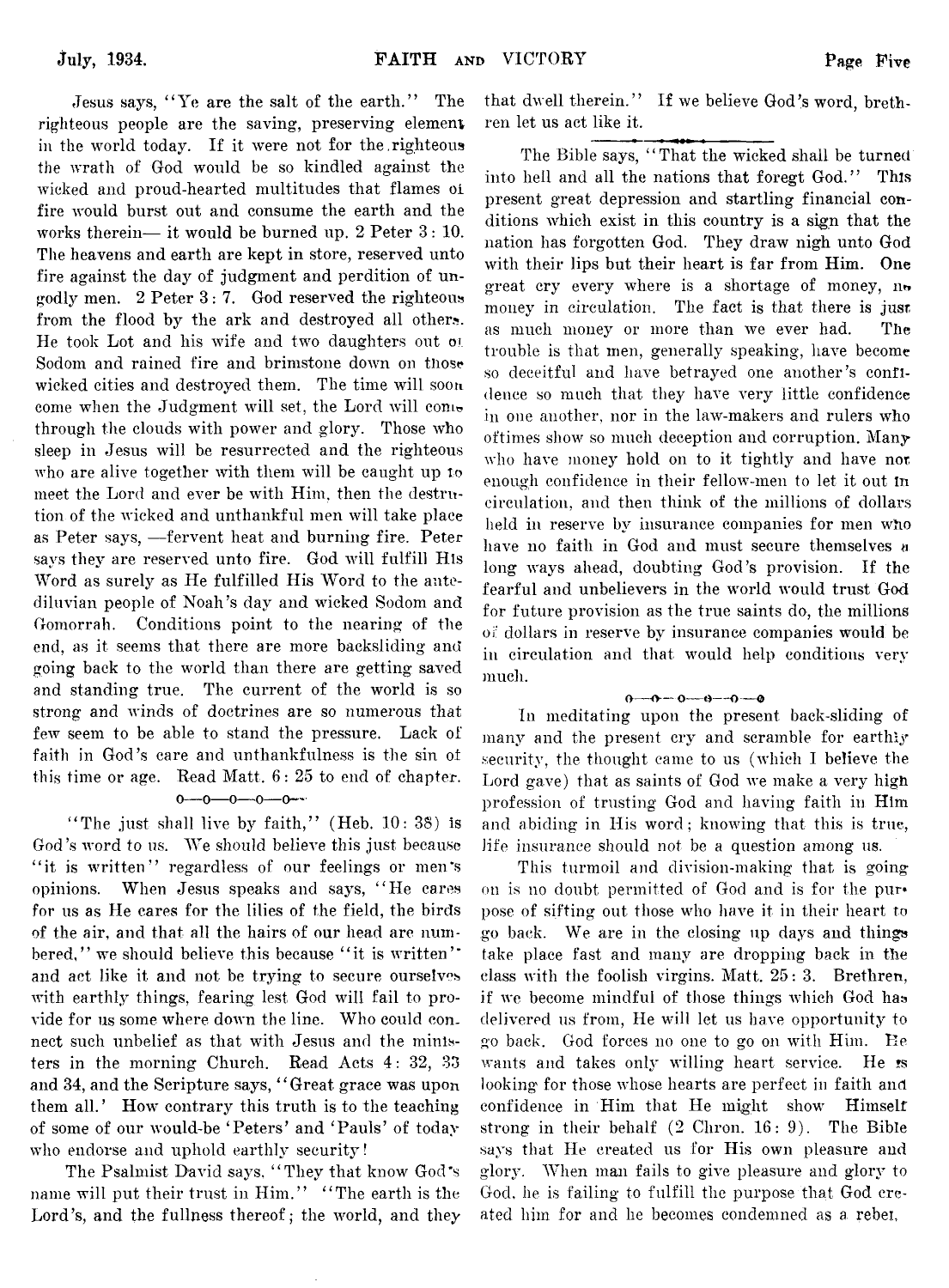Brethren, we should "earnestly contend for the faith once delivered to the saints." Jude 3. That faith is absolute trust and confidence in God for and in all things. Jesus says, " Seek first the kingdom of God and his righteousness and all these things shall be added." which means all needful earthly things. If each one from the heart would believe and obey this Scripture, no one would lay up earthly treasures and God would be glorified and would show Himself strong in providing for each one as the need was or would be. Unbelief is the sin of our nation and people are cursed with profession without possession. Joining an organization will not save the soul. Professing to be of the Church of God will not save you. You must have the life of Christ in your heart. There are many holding the truth in unrighteousness and are the enemies of the cross of Christ. Paul says, "If any man have not the Spirit of Christ, he is none of His." The Spirit of Christ will never lead you to do contrary to the teachings of Christ. Jesus says, " If you love me keep my commandments," and again, " If a man love me he will keep my words," and again, "He that loveth me not, keepeth not my savings." These scriptures are found in the 14th chapter of John. His commandments are not grievous, neither do they bring bondage to those who love to obey. The saint is the freest, happiest person in the world as they have a solid footing and their goings are established and a new song is put in their mouth, even praises unto our God. Psa. 40: 2.

#### $0-0-0-0-0-0$

If our readers could see the thousands of tracts, pamphlets and booklets which are continually going to all parts of the world from this publishing plant, besides the *Faith and Victory* paper which reaches several thousand homes each month, they would no doubt have a greater inspiration to co-operate in every way possible to keep this work going and increasing for His glory and the good of precious, eternity bom d souls. The writer would rather live on bread ana water and fill a pauper's grave rather than to see the work go down and the pure, unadulterated truth withheld from needy souls. The more falling away we see the greater our souls are stirred against Satan's devilish work and we can plainly see that if we are not aggressive against Satan he will overcome, for he is always aggresive against the saint. These things have happened to many that have not been aggressive against sin and evil of every kind.

Brethren, earnestly pray for us as we mean by His grace to go all the way.

## **Obituaries**

Mrs. Merle M. Britt was born at Hallenberg, Kansas June 17, 1895. She departed this life May 25, 1934 at Whittier, Calif. Age, 38 years, 11 months and 8 days.

She was married Nov. 16, 1913 to Wm. E. Britt and to this union five children were born, two of which preceded her to the better world. She leaves to mourn her passing her husband, three children. Hazel, Cecil and Frances, other relatives and a host of friends.

She gave her heart to God at a young age and lived faithful until death. She was very patient m all her sufferings. We know that our loss is her gain.

Funeral services were conducted by H. H. Means at Martin's Funeral Home. Text, " For me to live is Christ and to die is gain." Phil.  $1: 21$ . The song, "My Life Work," was sung according to her request before her death. She was laid to rest in Rose Hills Memorial Park, Whittier, Calif.

Sister Annie Bell Tacker (better known as Mother Tacker) fell asleep in Jesus May 2, 1934 at her home in Shawnee, Okla. She was 65 years old, and had accepted the full gospel truth and was sanctified about twenty years ago under the preaching of Bro. C. S. Forbes and has lived a faithful Christian life. She was one of the most faithful in the congregation to be at the services. It can truly be said of her she was one that was peaceable and faithful in Israel.

She was seriously afflicted for almost a year, suffered much but with marked patience—never one time resorting to anything but the Lord for relief. Many times in answer to prayer she was instantly relieved of great suffering. Many were the good seasons of prayer by the saints who met in her room, and many answers to prayer, but God took her to Himself. Heaven and earth seemed very close together as she went down through the valley. She leaves eight children, 26 grand children, three brothers and many friends. All will miss her more than words can tell. She was kindly and faithfully nursed by her children while she had to sit in her chair most of the time for a year. Her husband had preceded her in death. She passed on happy in Jesus.

Funeral services were conducted in a large assembly of relatives, saints and friends with several ministers contributing words of encouragement in the services. Funeral text, Rev. 14: 13. She was laid beside her husband and daughter in the beautiful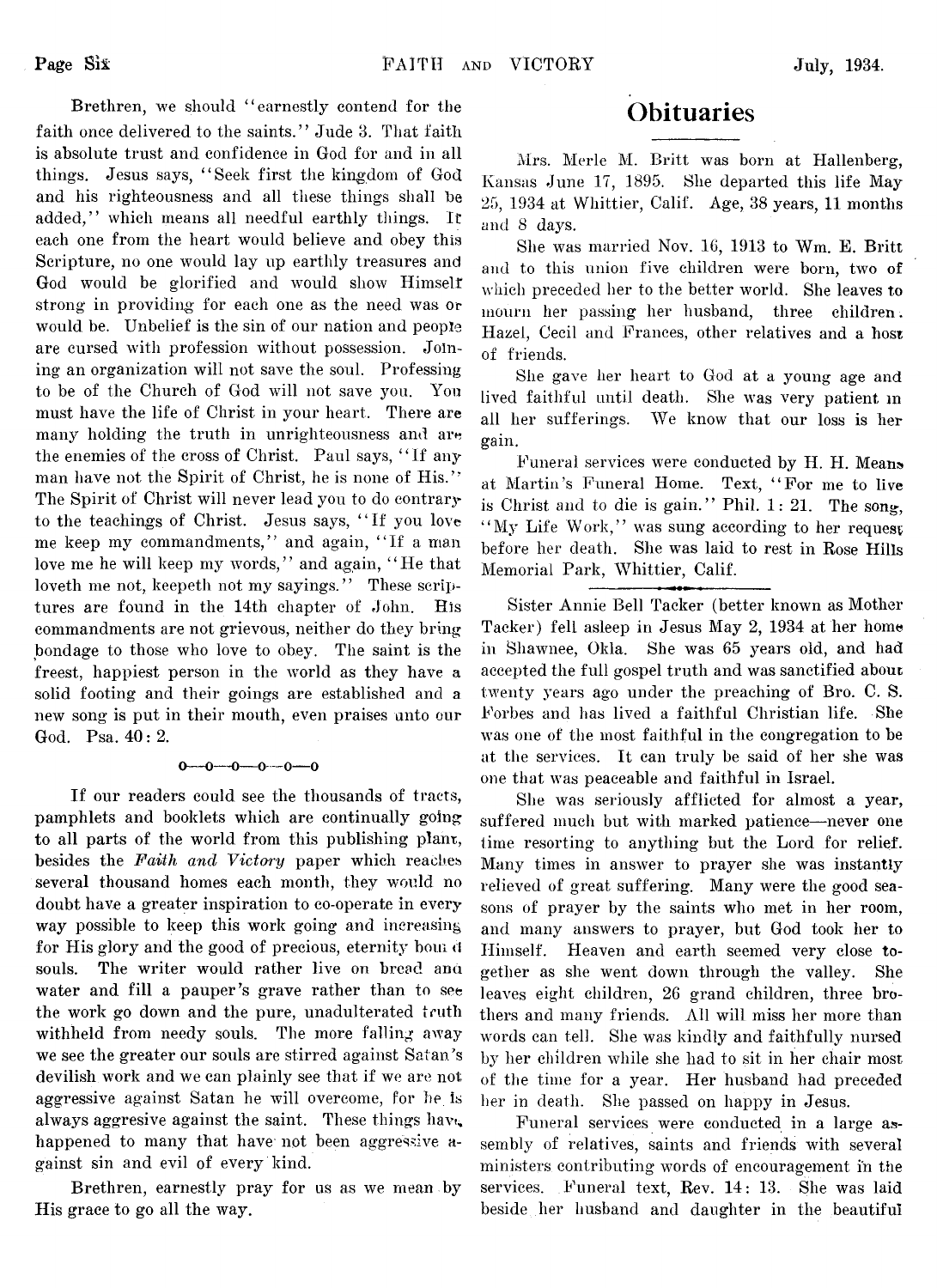Fairview Cemetery at Shawnee, Okla.

— Mrs. 0. B. Wilson # %• \* \*

Susana Eck (or Mother Eck) was born in southern Russia on June 9, 1861. She departed this life at her daughter's home in Kansas City, Mo. on May 4,  $±1934.$  Age, 72 years, 11 months and 25 days.

Although she suffered from complicated diseases for years, she was bedfast only four or five days and passed away with a smile on her face which greatly encouraged us. She knew she was going home and was ready to go.

From this earth we fade away like the stars of the morning,

Which lose their light in the glorious sun.

Thus our mother has passed from earth and its toiling,

Only to be remembered by the good she has done.

- But the day is coming when we shall all go home, To meet our loved ones up there,
- Where we will all see Jesus upon His great white throne

In those beautiful mansions so fair.

And there'll be no more sorrow or pain to bear In that home beyond the sky.

Oil, glorious thought when we all get there,

We will never say good-bye.

Her children, Mr. and Mrs. R. B. Eck. # # # « #

Nannie Veacli Brumback was born in Woodford county,Ky. on July 6, 1860. She was the mother of five girls ond five boys. She was left a widow seven years ago by the death of a beloved husband and father. Mrs. Brumback lived a devout Christian life for nearly 40 years and was fully prepared to meer her Maker and Savior, Jesus Christ.

' ' A precious one from us is gone, A voice we loved is stilled,

A place is vacant in our home

Which never can be filled.

God in His wisdom has recalled The one His love had given,

And though the body slumbers here,

Her soul is safe in Heaven."

— By her daughter, Mattie.

## **Gampmeeting Notices**

The general Camp-meeting of the Church of God in Southern California will be held in Whittier on

the corner of Penn. and Whittier Sts., commencing July the 7th. All lovers of the old, pure Gospel, come. For further particulars write Bros. E. M. Zinn, Bellflower, and A. E. Harmon,  $1252$  N. Spaizer, Glendate, or G. E. Harmon 839 W. 9th St. Pomona, Calif.

— G. E. Harmon

*0 0 0* The annual camp-meeting of the Church of God at Neosho, Missouri will commence July 20th, continuing ten days.

We are expecting the usual good camp-meeting which we have enjoyed in previous years. There will be no troubles considered or dealt with at this meetiug. The saints here are all in sweet harmony and fellowship, enjoying the presence of God.

Those desiring to be met at the depot, please write us the date of your coming and you will be met at the train. All who can, please bring straw ticks and bedding. Dear brethren, don't stay away from this meeting on account of not having money or provisions. Those who can help in the expense of tne meeting may feel free to do so. All expenses will be met by free-will offerings.  $\qquad -$  John Strech.

O o o o

The annual camp-meeting of the Church of God at Shawnee, Okla. will be held at 207 S. McKinley St., from July 6th to 16th. This meeting will be run on the free-will offering plan. Those desiring a tent or room, write to Ira Allen, 426 E. Main St., Shawnee, Okla. Shawnee is located on the Rock Island, Santa Fe and Katy R. R. Bus lines are going most all directions. Anyone desiring to be met at station, write 0. B. Wilson, 726 N. Union Ave., or phone 2408W.

I think our meeting last year was as good as we have ever had, and we are expecting a still better one this year.

0 0 0 0

The Missouri State camp-meeting of the Church of God will be held at the corner of Fort and State Streets, Springfield, Missouri, August 16th to 26th.

This is an old-time camp-meeting and we are expecting a real feast in Zion. We invite all the saints everywhere to come; every one needing help in their souls come and receive the help you need

We are expecting old-time able ministers here 1o preach the Word in its fullness.

As all know it is necessary to have provisions to carry on a camp-meeting and as this meeting is centrally located all the saints should be interested in helping to provide for it  $-$  groceries, fruits, vegetables or money, or anything that can be used in a camp-meeting.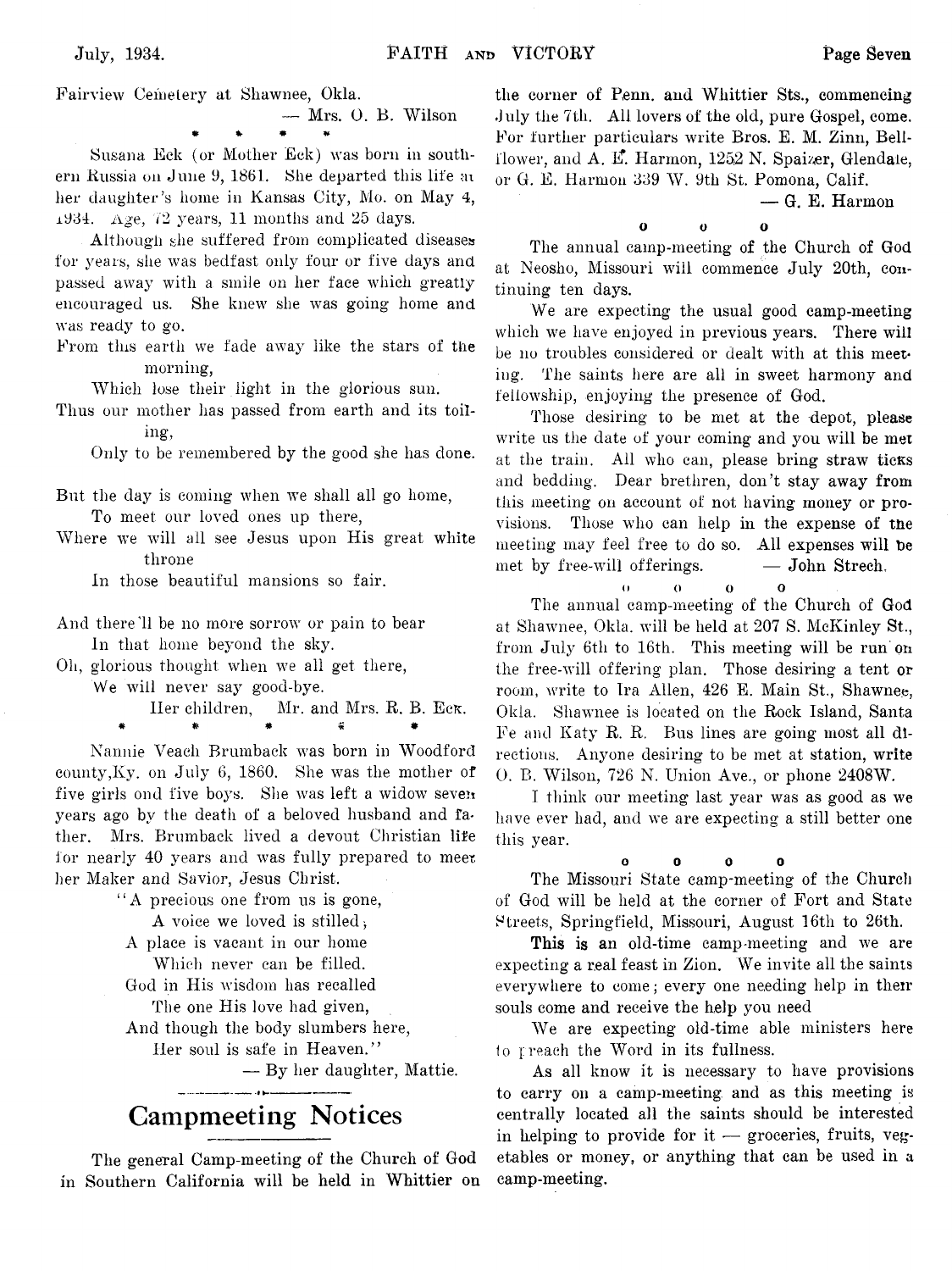This meeting will be run on a free-will offering plan. Let each one look to the Lord to see what He Let each one look to the Lord to see what He would have them to do.

Everybody welcome; come and bring your quilts, **pillows, and straw ticks.** Straw will be furnished **free on grounds.**

**For further** information regarding the meeting, write H. G. Pletcher, 731 S. Missouri Ave., or E. D. Gibson, 717 S. Lexington Ave., 'Phone 5538, Spring. field, Missouri.

<\* o o o

The camp meeting of the Church of God at Blackford, Ky. will be held August 30, to Sept. 9, 1934.

All are invited to attend this meeting. The oldtime truth will be preached in its fullness. For further information address the writer, Thos. A. Bean, Blackford, Ky.

o o o o

The 27th annual camp-meeting of the Church of God will be held on the General Southern Camp Ground at Hammond, La., one mile southwest of the Illinois Central depot, July 6 to 16, 1934.

This meeting is held in the interest of God's kingdom where people can find God in the salvation ot their souls or the healing of their bodies. We are expecting able ministers to be present who will preacn the full gospel in God's power as it was at the beginning. We extend a hearty invitation to all true saints and lovers of the truth to come and be with us. Meeting will be run on the free-will offering plan. For further information write to C. H. Bailey, Box 668 or R. J. Forbes, Box 543, Hammond, La.

A camp-meeting of the Church of God will be held at Boley, Okla., beginning the 17th of August. We are praying that the Lord will give us a glorious meeting, as we are expecting able ministers to be present to break the Bread of Life to the needy souls. All are invited to attend. Please bring your straw ticks. Straw will be furnished free on the ground. The meeting will be run on free-will offerings.

", Your Bro. in Christ, - Manley Spears.

o o o o

The Oklahoma State camp-meeting of the Church of God will be held at Oklahoma City, Okla. as usual. The meeting will begin the first Friday in August which is the 3rd of August, and will continue ten days. Let all the saints prepare for this state campmeeting with your prayers, presence and support for the salvation of the lost.

• • • • •

We are planning a camp-meeting here at Silver

City, six miles east of Oilton, or ten miles southwest of Mannford, Okla. on the No. 33 paved highway.

Every one is invited to this meeting which will begin Sept. 14 if it is the Lord's will. You that have small tents, bring them, also bed ticks. Your saved  $B_{ro.}$  in the one body,  $\qquad \qquad -$  Enoch Jones

## ------------- o------------- **Will Soon Be Off The Press**

ANNOUNCING A NEW BOOK— " *THE CITY OF SELF FOR GOD/'* BY JESSIE B. WARMACK. PRICE, 30 cents postpaid. FREE WITH EACH OF THE FIRST 100 orders, A BEAUTIFUL WALL POEM, "IF" for Teachers, also by Mrs. Warmack. This book is one of our exceptional values— nearly two hundred pages, excellent type, well made, interesting, and deeply spiritual. WE HEARTILY RECOMMEND A COPY IN EVERY HOME, FOR YOUNG AND OLD.

This book is in process of printing. Send your order to this Office and it will be filled when books are completed.

*" Trpe Stories of the West For Children*" is the title of a very interesting book just off the press. Price, 25 cents each. Order from Faith Pub. House, Guthrie, Okla, or from Marie Pauline Sass, Haigler, Nebr. Invalids or worthy poor may have the booklet by paying postage.

We are offering the remaining few *Faith and Victory* Year File books, extending from April, 1933 to April, 1934, at half price — 25 cents postpaid. Order of Faith Publishing House, Guthrie, Oklahoma.

The remainder of "5 cent offer" subscriptions expire with this issue. If you find a blank in your paper, it is for your convenience in sending in your renewal for one year at only 25 cents. Fill in the blank and mail at once, so you will not miss a copy.

For lack of space we can not insert in this paper some articles on hands.

The Sunday School lessons and Campmeeting Notices take up a large portion of the space. — Editor

 $- - -0$ 

## **PRAYER REQUEST**

Esther Harms of Garden City, Kansas desires the saints to fast and pray for her healing. She has been in bed for nine years with diabetes.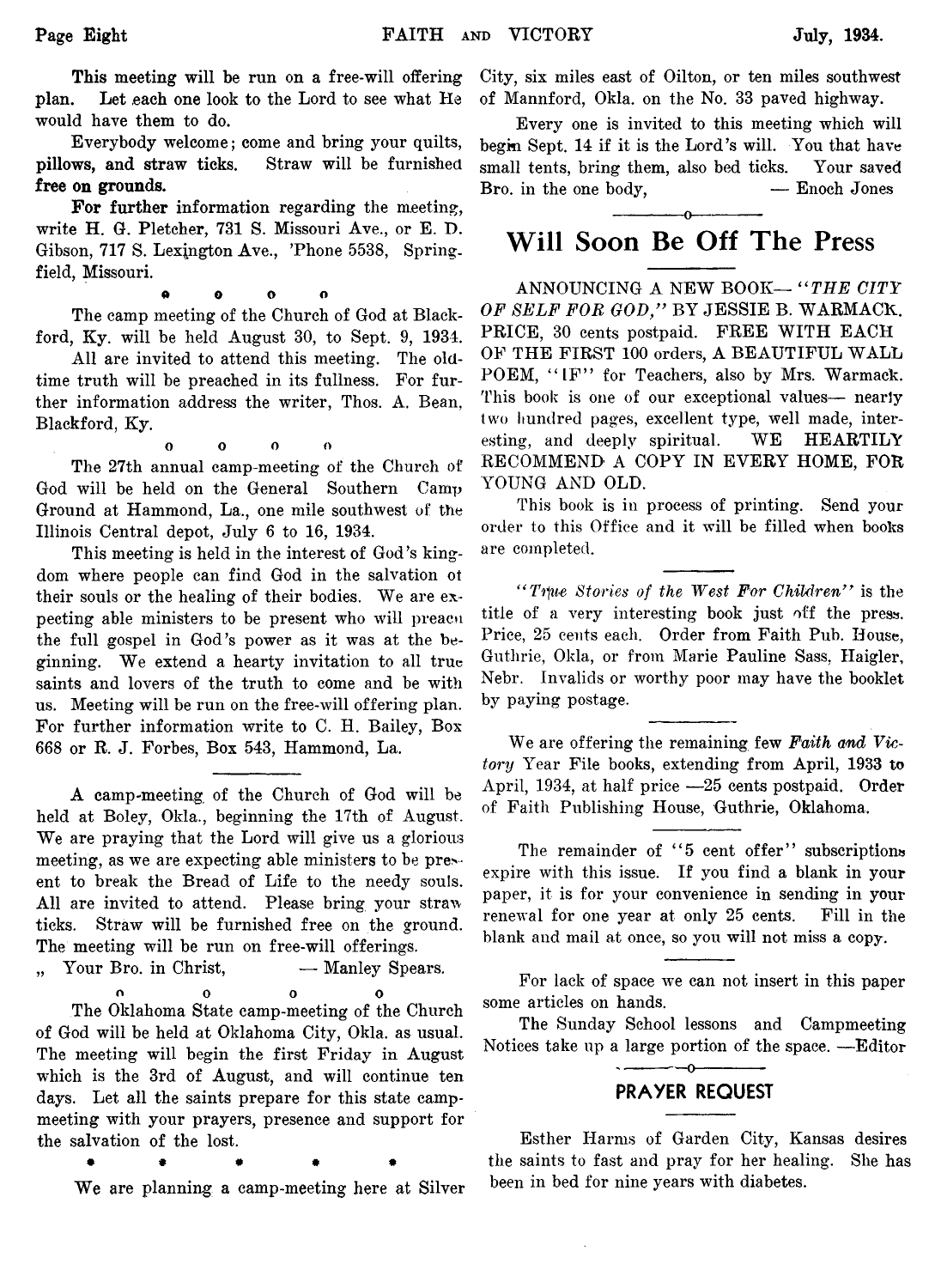

**♦ « Young People's Section » ♦**

#### TRYING TO LIVE THE CHRISTIAN LIFE

"I am trying to live a Christian life." These were the words of a man with whom we were conversing. The lily does not have to try to bloom. The tree does not have to try to bear fruit. A Christian does not have to try to live the Christian life. It is the most natural thing in the world for him to do. What would you think of a caterpillar trying to live the life of a butterfly? We know it cannot. When the caterpillar is changed into a butterfly, it will naturally live the butterfly life. We cannot live the Christian life except we are Christians.  $- C. E.$  Orr.

## EDITORIALS

The camp-meeting season is here again. Many young people will be going to these camp-meetings which are being held at several different points. The unsaved should go to get saved, and the saved young people should go to receive food to their souls by the Word of God which is preached, and also be a bright light and a blessing to other young people. There is a work for everyone to do, both young and old.

The Christian young people of today will be (if they remain true to God) the ministers, workers, missionaries and saints in the Church tomorrow. If *they* are to take the places of the older ones, how necessary it is for the truths of God's Word to be implanted in their hearts while young that they may not depart from these Bible teachings and drift into worldliness — a common error of many religious movements.

We want to give a word of warning to all, and especially to the young saints. There is at present *n* spirit of compromise on several different lines among the ranks of the saints. The leaders of this compromise with the world, the flesh and the devil are upholding practices and teachings which are contrary to the Bible and the teachings of the " evening light" Reformation. They are being brought in at the cost of unity. We warn everyone to beware of this spirit, for it will blind your vision (as it has many others) if you give attention to it. I, for one, believe in perpetuating the Bible truths as set forth in the beginning of this " evening light" Reformation (1880 to 1900) which was brought forth under the direction and power of the Holy Spirit through humble, Godfearing, human instrumentality. The Word of God and the Holy Spirit does not change its truths. The truths taught then, verified by the manifestation of the Holy Spirit, are the same unchangeable truths today.

If any one would like to have a correct, concise, written prophecy, foretelling this compromise which has now made inroads, send a few cents in stamps to this Office for the pamphlet, " *The Decline of Reformations,"* written by Bro. C. E. Orr, one who was a pioneer minister in this reformation and knows its teachings and practices.

Another old-time minister writes, " Many would go to heaven if it could be reached by the compromise route, for by lowering the gospel standard we could get many followers. *But, oh, what is numbers compared to purity!"*

" Who will offer soul and body On the altar of our God? Leaving self and worldly mammon, Take the path that Jesus trod?

" Ob, for consecrated service, Mid the din of Babel strife! Who will dare the truth to herald At the peril of his life?"  $-$  L. D. P.

## "Remember Now Thy Creator"

As I look out on the beautiful things of nature the flowers and grass of the field growing forth in their splendor, the trees budding out in all their beauty, it reminds me of youth. The flowers and grass are soon to pass away. The beautiful blossoms will soon perish. So it is with youth; it comes to each of us, yet soon passes away, never to return.

Youth builds bright hopes of the future. It looks forward to achieving something in this life. It cries out for adventure, and amusement, for something to satisfy the restless state of mind. Longfellow, looking at life in the days of his youth, said :

" Tell me not in mournful numbers,

Life is but an empty dream,

For the soul is dead that slumbers,

And things are not what they seem." He declared:

" Life is real, life is earnest,

And the grave is not its goal—

Dust thou art, to dust returnest,

Was not spoken of the soul."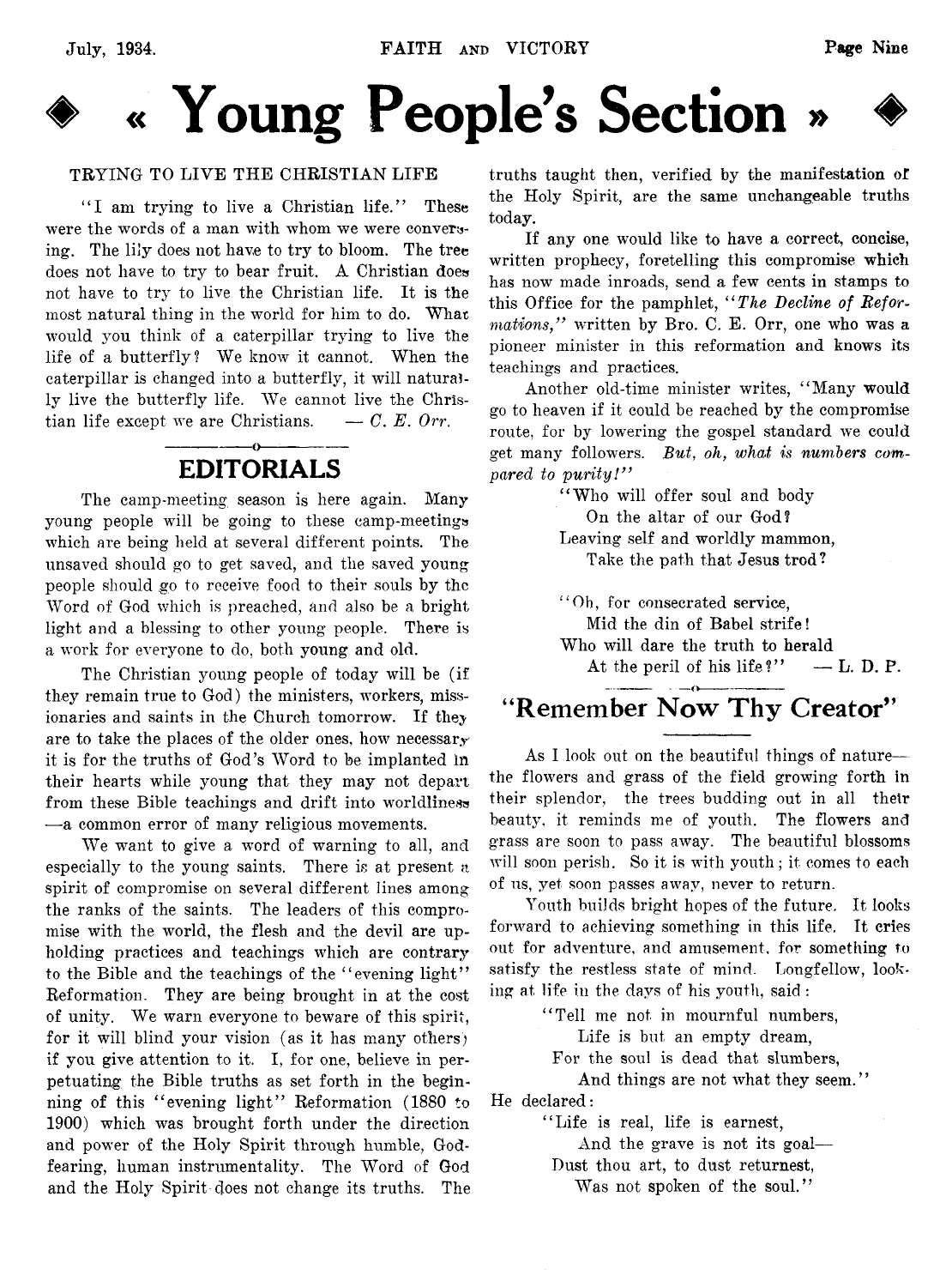I have often pondered on the instruction which Solomon the wise man gave us, "Remember now thy Creator in the days of thy youth." There are many reasons why we are so instructed. Youth desires to go the way of its own knowledge, and just at the time when the advice of a God-fearing mother and father would be so beneficial, youth cries out to experience some of the devices of sin. Therefore Satan is ready to take the advantage of ensnaring dear young people that know the true way into some evil that may ruin their life. Statistics, at one time, showed there were more criminals between the ages of sixteen and twenty-one than at any other age, which proves the sad results of serving Satan in youth.

We as young people can be God's choicest vessels. Bro. Orr said, "God has a plan for each of our lives, and by us yielding to Him, being willing to let Him have His way in our life, we can be the fullest development of the work of His hands; we can attain to the ideal life God has in mind for us. We can stand out on the great sea of human life a perfect divine production."

In reading of men of old, whom God chose, many were chosen in youth. Samuel, when very young, recognited the Lord's voice and answered, "Speak, Lord, for thy servant heareth."

David, when but a youth, slew Goliath. In the name of the Lord he went forth to conquer, then when he was old he said, " For thou art my hope, 0 Lora God, thou art my trust from my youth." Psa. 71: 5. The Lord chose Solomon in his youth. 1 Chron. 29: 1.

There are many advantages and opportunities in life for the young people who are trusting God, and laboring in His service, but how sad to think or the danger ahead of those who pass from childhood into man and womanhood without the Savior's guidance !

A great step most young people take that will either bless or wreck their life is that of choosing a companion for life. Many young lives have been ruined by letting Satan help them choose instead of God. Oh, the great danger of choosing some one that may later prove to be a hindrance if you later decide to live for God. Then when trials and tests come, you'll see the results of choosing without God's help. If we live saved, and are completely submitted to God's will, He will help us choose the one that in this life will be the most benefit in helping us live righteous in this evil world.

Dear unsaved young people, may God help you to realize that NOW is the time to remember thy Creator. Yours, in God's service, — Ruth McNeely

## **An Insurance Policy**

An insurance policy is lottery (a chance game). Insurance Companies or Corporations have planned the scheme according to the statistics of mortality, general disabilities and accidents. Their scheme **4**s planned entirely above loss. And very few insurance companies have gone into bankruptcy. But contrariwise, they have become immensely rich. Many of the policy holders have failed to keep their policies paid up and have failed to receive any benefits from the insurance companies. And have lost all the money that they have paid to the insurance companies.

Insurance is not for the saints, because they SHOULD NOT be unequally yoked together with a worldly, carnal-minded institution (2 Cor. 6: 14). Some one may say that they are not any more yoked together with an insurance company by having them to insure their life or property than they would be with the grocery company where they buy their groceries, or the bank where they have their money, bur there is a difference. The grocery company will sell to ns just what we buy and we receive it. The banking company will pay to us every dollar we put into it, with an interest on every dollar, and there is no chance game in their business methods. They are not trying to get something for nothing, but they are offering to the public a business proposition with no lottery in it.

The saints should believe and obey the Word or God, which says, " Seek ye first the kingdom of God and his righteousness; and all these things shall be added unto you." Matt. 6:33. Take no thought about what we shall eat, or drink, or be clothed, for after all these things do the Gentiles (world) seek, but our heavenly Father knows that we have need of all these things. (See Matt.  $6: 31-32$ ). Saints are the light of the world. Matt.  $5: 14$ . They are to be an example to the world. 1 Tim.  $4: 12$ , Titus  $2: 7-8$ . They are to have the gifts of knowledge and wisdom (1 Cor. 12: 8). They should be prudent in expenditures, live economically and save a portion of their income so that they may have means to be used for God's cause. They should go into all the world and teach all nations (make disciples). Teach the world to observe all things that Christ has commanded (Matt. 28: 19- 20; Mark 16: 15). For Christ is the mediator of the new testament (Heb. 9: 15- 17). Therefore whatsoever is written in the new testament is the commands of Christ.

Insurance leads to covetousness, because the policy holder is expecting to win in the chance game.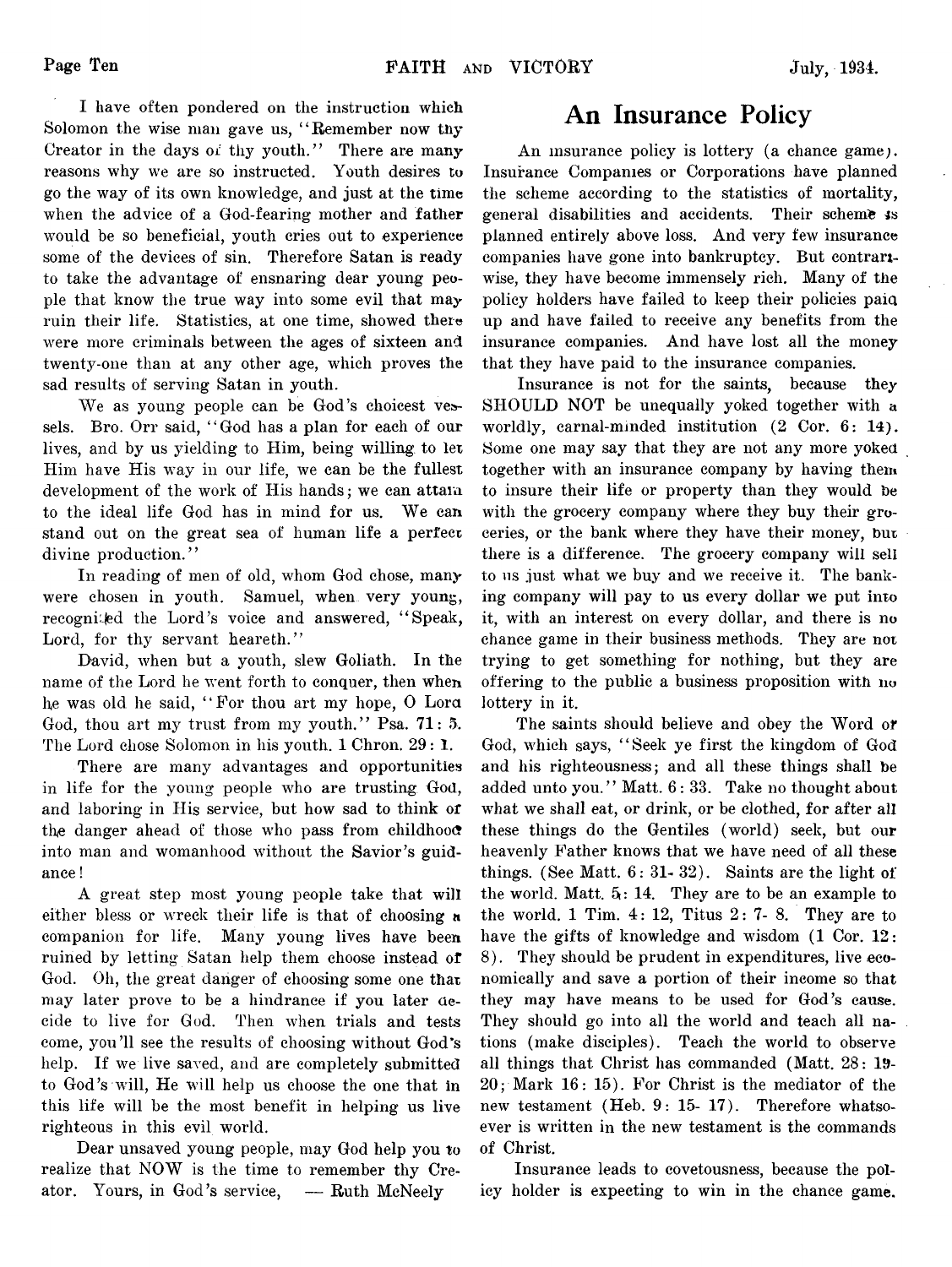And like' unto a gambler, lie has paid out a sum of money on his insurance and he is too covetous to forsake it. If he could win a thousand dollars for only twenty-five dollars he would be only too glad to do so. On the other hand, if the person has paid into the insurance company a thousand dollars and they can not, or will not pay any more, after a specified time he will lose all, or a certain percent of every dollar which he has paid to the insurance company. Saints can not be covetous, neither should they want something for nothing, or a great sum of money for a small sum, because they would be extortioners, and extortioners, drunkards and covetous people CAN NOT INHERIT THE KINGDOM OF GOD. See 1 Cor. 5: 10- 11; 1 Cor. 6: 10.

The saints should walk, or live as the children of light, and have no fellowship with the unfruitful workers of darkness, but rather reprove them. Eph. 5: 7 -11. If the saints should have their lives insured, they are guilty of violating the new testament law the teachings of Christ and show the spirit of covetousness which is a fruit of the flesh. — W. E. Skelton.

He who has the living waters of Christ flowing in his soul does not play in the mud puddles of the world.  $-C. E. Orr$ 

"God is love" is not a motto to be illuminated on a card, but illustrated in a life.  $- C. E.$  Orr.

## **CORRESPONDENCE**

Clovis, New Mexico — Dear saints of God, greetings in the name of Jesus: This leaves me saved and sanctified and willing and ready to go all the way at any cost. The straight and narrow way just suits me. It gets brighter and brighter all the way. 0, dear saints, let's stay true and ever watch and pray for the end surely is close, as the devil is trying in many ways to cause division and strife in our ranks. As the time draws near for the camp-meetings we need to stay much in prayer, for it seems the devil is working harder and harder each year to keep sinners from coming to the Savior.

I am glad to hear of the meetings that are in progress this summer; if we all keep busy and stay close to the great Leader, the devil will find it hard to hinder and faith.will grow brighter all the way.

The saints out here are all standing for the old time truth and are going through at any cost, for we know He ever leads, as long as we stay humble and low down at His feet. We pray God's richest blessings on all the dear saints, and ask you to remember us when you pray.

Your Bro. in Him,  $- H$ . P. Huskey

Hennessey, Okla. — Dear saints: I feel like writing my testimony through the little paper this afternoon. I am still saved and sanctified. I praise Him for His goodness to me. He is a wonderful Savior. I am glad for the desire He gives me to live for Him. I mean to go all the way with the dear Lord. I mean to live this life just like the Bible reads.

The question concerning insurance had been a puzzle to me. However, the Lord caused me years ago to strip from my insurance, so if it was wrong then, it is wrong now. I'm against all forms of insurance.

There was a man wrapped in a suit of insurance and called himself saved for years, and when on his dying bed he asked a brother to pray for him because he couldn't get an answer through his own prayers. Dear ones, we should shake loose from everything that will hinder us from getting an answer from God. Read the first chapter of Proverbs, 26, 27 and 28 verses. Pray for me. Your saved Sister,

— Annie Wiley.

Nashville, Tenn. —Dear Bro. Pruitt and all the saints every where: Greetings in the dear name of Jesus.

As I was reading the dear little paper tonight, the dear Lord led me to write a testimony to all of you. In the year of 1924 a colored man gave me a copy of your little paper, *Faiih and Victory.* I read it through, and liked it so well I subscribed for it. Before the next copy came, I had read that one over several times. I was a Baptist at that time, sinning more or less (most of the time, more) every day. The paper certainly, was a feast to my hungry soul. It has been about 10 years that I have been getting soul food from Father's table through its pages. You may have a money depression at the publishing house, but you surely do not have a spiritual depression. The paper is getting better evrey month. May the dear Lord bless all of you, is my prayer.

I love the Lord above everything in this world, and his people next. Bro. Pruitt, I have read so many good writings from your pen that did me so much good that I would like to see you face to face, but if that should never be, I expect to meet you (not only you, but all the saints) in heaven and hear them all tell how they "overcome by the Blood." Pray for me.

Your saved Bro. in the one body,

— Colonel Pendleton, 1210 -2nd Ave. North (Bro. Pendleton would like to hear from some saints in Ky. or Ala.  $-Ed.$ )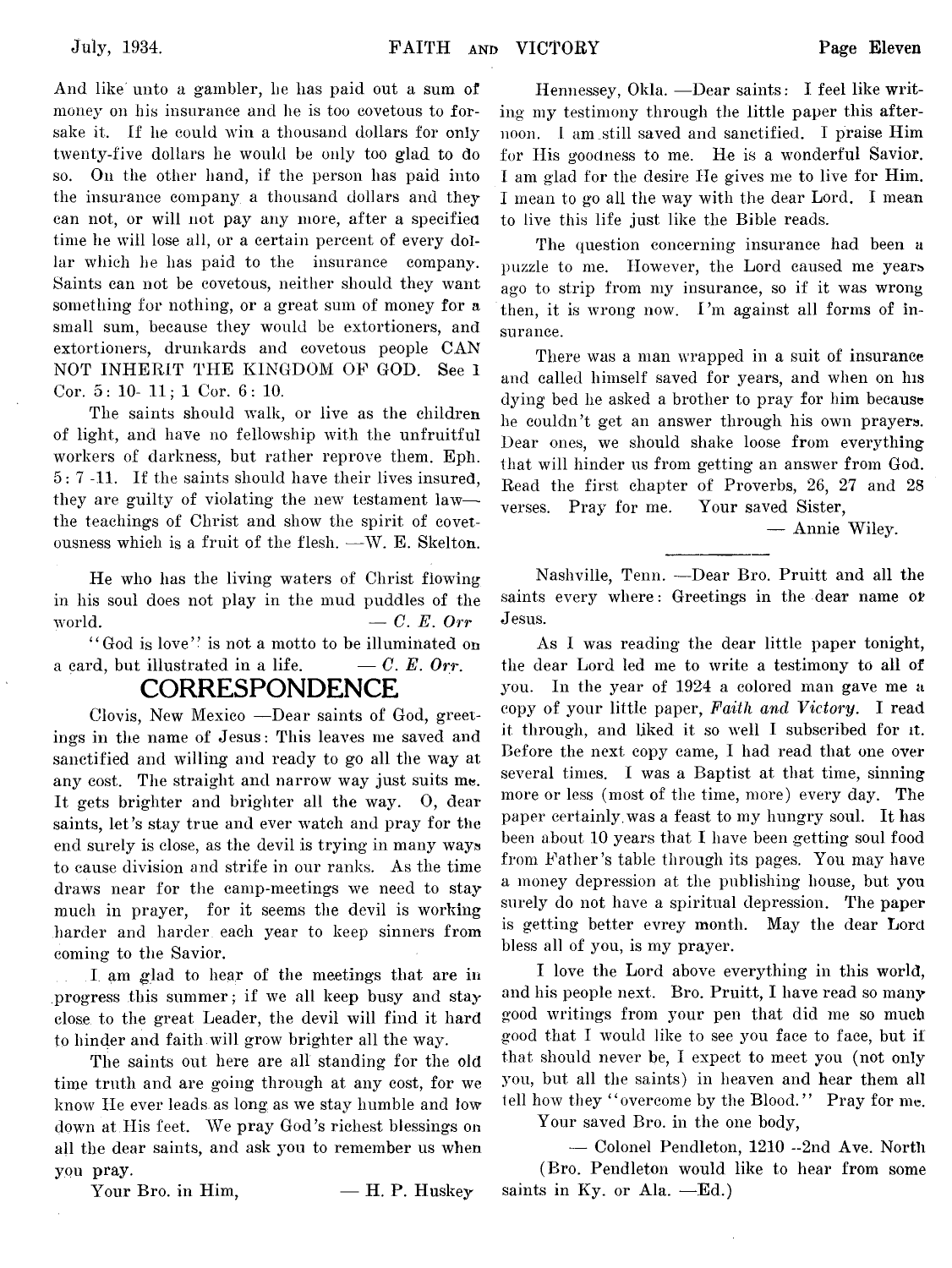Sumter, S. C. —Dear ones in Christ: I send greetings in the precious name of Jesus. I still praise the dear Lord for His saving grace & healing virtue. He heals all my sickness. He is my only Physician and remedy. Some time ago He healed me of a severe case of lingering grip or flu. Praise His name. Pray for wife and me that we be true to the Lord. Yours, for the spread of the truth,  $-\mathbf{A}$ . Newell.

o o o 0 Bigelow, Mo. -To the dear saints everywhere: I feel like it would please the Lord for me to write my testimony. I am happy today to be able to tell you that the Lord has healed me. You remember that in the April issue of the paper we requested the saints to fast and pray for me. Praise the Lord, He has healed me and l am feeling fine. I can't thank Him enough. We are not afraid to trust the Lord for our body.

People usually think they surely will die when they have T. B. but we were not afraid. We trusted in God who can heal all manner of sickness. Different ones of us have been healed instantly many times. We are going to live for God by His grace and gam a home in heaven when our work here is done. We ask the saints' prayers. Your saved Sister,

— Mrs. Floyd Knapp,

#### o o o o

Lansdale, Pa. — Dear Sister Pruitt: Glad to send greetings to you once again in Jesus' name. My prayer is that you may each one keep close to Jesus and that your hearts keep encouraged in the love and service of the dear Master. Surely He will reward you and give you many souls for your labors.

I appreciate the good articles and testimonies in the *Faith and Victory.* I just look forward to its coming.

The Word says, " If we walk in the light as He is in the light, we have fellowship one with another and the blood of Jesus Christ His Son cleanseth us from all sin." I am thankful for a heart free from condemnation, a desire to obey Him and love for all saints. It is truly wonderful how the Lord through the operation of the Holy Spirit does change our vile hearts to love and serve the Lord.

We cannot watch and pray too much in these last and evil days when sin and deception is on every hand, and is trying to work in among the saints of God, too! There is a scripture, "For the *mystery* of iniquity doth already work: only he who now lettetri will let, until he be taken out of the way." The Lord has made all provision for the soul that will be true.

Dear ones, let us be true. It won't be long and

it may be soon till Jesus comes. Please pray for me. With holy love, your Sister, - Julia Cramer.

## **Bible Lessons For Sunday Schools And Home Study**

---------------- o-----------------

By Sadie E. Orr, Box 370, Hammond La.

## Sunday July 1, 1934

## Home Study For The Week

June 25 — Ahijah's Prophecy. 1 Kings 11: 29- 39.

June 26 —Rehoboam's Folly 1 Kings 12: 1- 15.

June 27 — Israel's Revolt. 1 Kings 12: 16- 24.

June 28 — Jeroboam's Idolatry. 1 Kings 12: 25- 33.

June 29 — Jeroboam's Deceit. 1 Kings 14: 1- 6.

June 30 — Rehoboam's Reign. 1 Kings 14: 1- 6.

July 1 — Devotional Reading. Proverbs 1: 20- 26

SUBJECT — The Divided Kingdom and Ahijah

*Lesson Text, Printed Portion* — 1 Kings 11: 29- 39

Verse 29. And it came to pass at that time when Jeroboam went out of Jerusalem, that the prophet Ahijah the Shilonite found him in the way; and he had clad himself with a new garment; and they two were alone in the field:

30. And Ahijah caught the new garment that was on him, and rent it in twelve pieces:

31. And he said to Jeroboam, Take thee ten pieces: for thus saith the Lord, the God of Israel, Behold, I will rend the kingdom out of the hand of Solomon, and will give ten tribes to thee:

32. (But he shall have one tribe for my servant David's sake, and for Jerusalem's sake, the city which I have chosen out of all the tribes of Israel :-

33. Because that they have forsaken me, and have worshipped Ashtoreth the goddess of the Zidonians, Chemosh the god of the Moabites, and Milcom the god of the children of Ammon, and have not walked m my ways, to do that which is right in mine eyes, and to keep my statutes and my judgments, as did David his father.

34. Howbeit I will not take the whole kingdom out of his hand: but I will make him prince all the days of his life for David my servant's sake, whom 1 chose, because he kept my commandments and my statutes:

35. But I will take the kingdom out of his son's hand, and will give it unto thee, even ten tribes.

36. And unto his son will I give one tribe, that David my servant may have a light alway before me in Jerusalem, the city which I have chosen me to pur, my name there.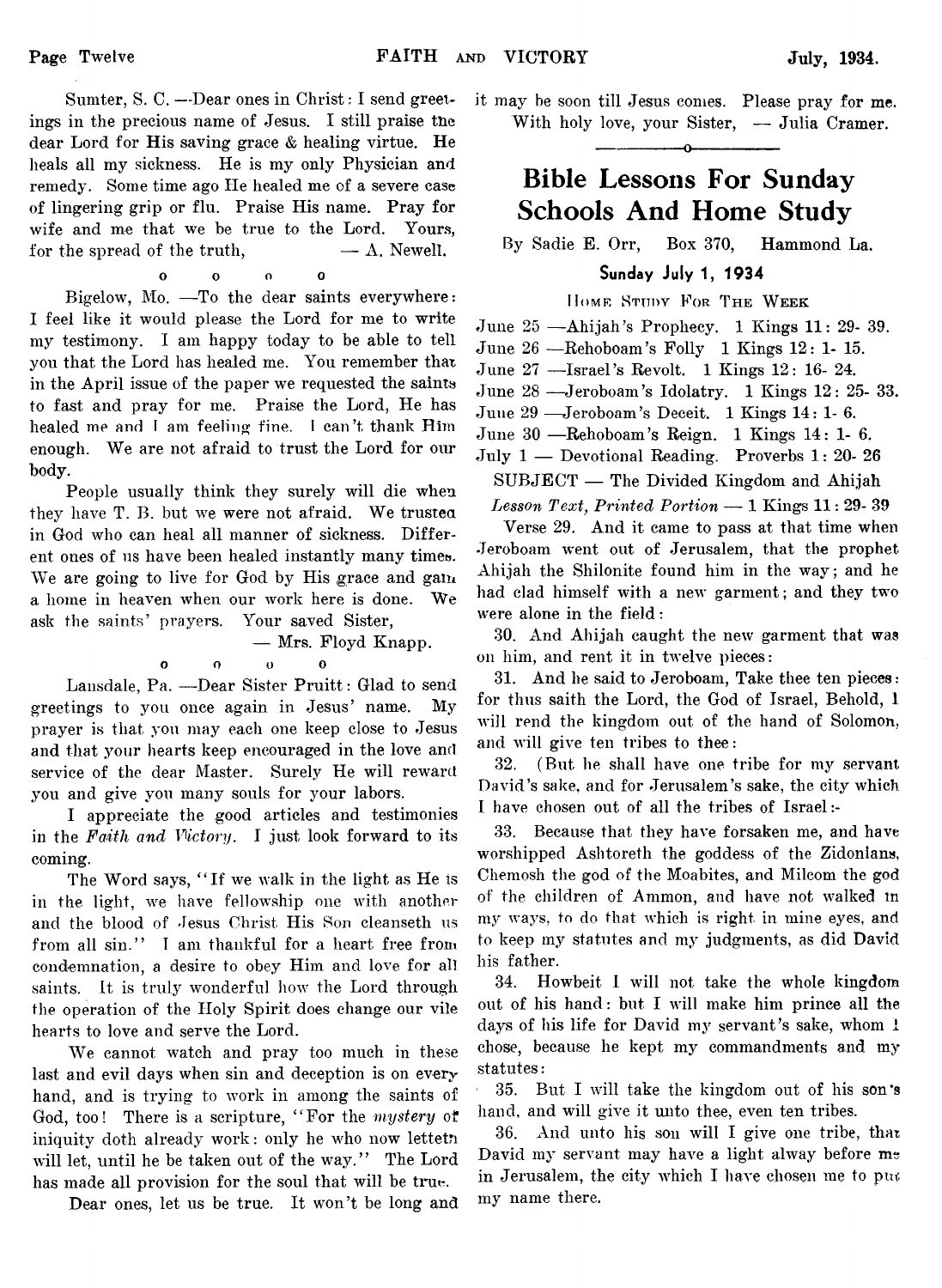37. And I will take thee, and thou shalt reign according to ail that thy soul desireth, and shalt be king over Israel.

38. And it shall be, if thou wilt hearken unto all that I command thee, and wilt walk in my ways, ana do that is right in my sight, to keep my statutes and my commandments, as David my servant did; that I will be with thee, and build thee a sure house, as I built for David, and will give Israel unto thee.

39. And I will for this afflict the seed of David, but not for ever.

Memory Verse— Pride goeth before destruction, and a haughty spirit before a fall. Prov. 16: 18.

Central Thought — The Divided Kingdom, ox which the rent garment was a symbol.

Practical Truth — Disobedience to God's commands brought division to literal Israel, and it will bring division to spiritual Israel also.

#### Suggestions To Teachers

1st. Something about an unkind king. 2nd. Right and wrong choices— wrong choice leads to dethronement of kings. 3rd. How to prevent divisions.

#### EXPLANATORY NOTES

Solomon, king of Israel at this time, had so sinned against God that the prophet Ahijah told Jeroboam of God's intention to call another king to take the place of Solomon. Solomon's fall marked the beginning of the end of Hebrew monarchy. With piety and morality at such a low ebb, his wisdom, wealth, glory and power could not save his country from disaster. Jeroboam, "a mighty man of valor," took charge of Solomon's great buildings. Yet he started a stream of sin that polluted for centuries the current of Hebrew history. While he professed to do what was best for the people (for their convenience) He, Jeroboam, without apparent shock to the pnoral sense of his subjects made two golden calves and set them up in two religious centers, one at Bethel in the southern part of the kingdom far from Jerusalem. The other at Dan in the northern part of the kingdom, near the sources of the Jordan. Professing to let these calves simply represent " the mighty Jehovah of the Exodus," he established idolatry in Israel on a national scale, and in many places in Scripture he is mentioned, Jeroboam the son of Nebat " who did sin and who made Israel to sin." 1 Kings 14: 16. While Jeroboam reigned over Israel, Rehoboam the son of Solomon reigned over Judah. Depravity in heart and life means disaster. The abused kingdom means the lost kingdom. The neglected talent must be taken away.

#### Sunday, July 8; 1934

HOME STUDY FOR THE WEEK

July 2 — Asa Abandons Idolatry. 2nd Chron. 14: 1- 5.

July 3 —Asa Relies on God. 2 Chron. 15: 1 -12.

July 4 — Job Relies on God. Job 13: 1- 16.

July 5 — Hezekiah Relies on God. 2 Kings 18: 1- 8.

- J uly 6 Stephen Relies on God. Acts 7: 54- 60.
- July 7 —Paul Relies on God. 2 Tim. 4:1-8.
- July 8 ---Devotional Reading. Psa. 27: 1- 5.

SUBJECT — Asa Relies on God.

*Lesson Text, Printed Portion* — 2 Chron. 15: 1- 12.

Verse 1. And the Spirit of God came upon Azariah the son of Oded:

2. And he went out to meet Asa, and said unto him, Hear ye me, Asa, and all Judah and Benjamin; The Lord is with you, while ye be with him; and if ye seek him, he will be found of you; but if ye forsake him, he will forsake you.

3. Now for a long season Israel hath been without the true God, and without a teaching priest, and without law.

4. But when they in their trouble did turn unto the Lord God of Israel, and sought him, he was found of them.

5. And in those times there was no peace to him that went out, nor to him that came in, but great vexations were upon all the inhabitants of the countries.

6. And nation was destroyed of nation, and city of city: for God did vex them with all adversity.

7. Be ye strong therefore, and let not your hands be weak: for your work shall be rewarded.

8. And when Asa heard these words, and the prophecy of Oded the prophet, he took courage, and put away the abominable idols out of all the land of Judah and Benjamin, and out of the cities which he had taken from mount Ephraim, and renewed the altar of the Lord, that was before the porch of the Lord.

9. And he gathered all Judah and Benjamin, and the strangers with them out of Ephraim and Manassen and out of Simeon: for they fell to him out of Israel in abundance, when they saw that the Lord his God was with him.

10. So they gathered themselves together at Jerusalem in the third month, in the fifteenth year of the reign of Asa.

11. And they offered unto the Lord the same time, of the spoil which they had brought, seven hundred oxen and seven thousand sheep.

12. And they entered into a covenant to seek the Lord God of their fathers with all their heart and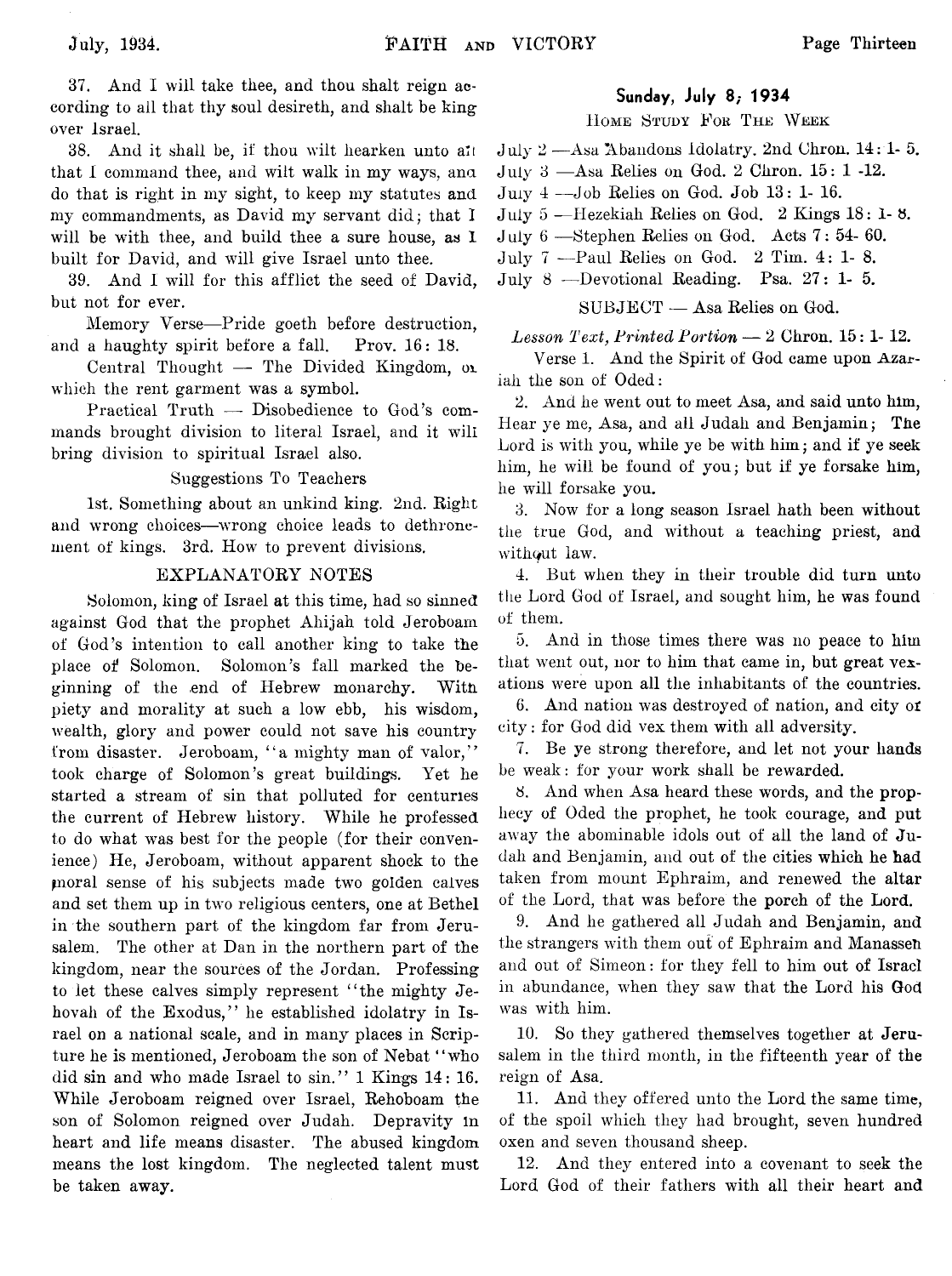with all their soul.

Memory Verse — The Lord is my helper, and 1 will not fear what man shall do unto me. Heb. 13: 6.

Central Thought — The safety of reliance on God.

Practical Truth — Courage in reliance on God, as He never fails the one who places reliance on Him.

### Suggestions To Teachers

1st. Why was King Asa called a good king? 2nd. The wisdom of the King in relying on God. 3rd. The necessity of courage in one's conviction. Even little ones just learning right from wrong needs courage to resist the wrong and do the right.

#### EXPLANATORY NOTES

The ungodly kings before Asa had allowed the country to decline morally and politically. Asa reigned at Jerusalem between the time 913 and 872 B. C. On the whole, his reign was righteous. It was marked by reform in religion and the upbuilding of the kingdom. While he recognized the *peace* was Godgiven, he prepared fortifications against attacks of rivals and foes. 1st. He built a number of fortified cities. 2nd. He collected and trained an army of valorous men 'from Juda and Benjamin, and in so doing was ready for national defense. When attacked by the General Zerah of Ethiopia with the largest army mentioned in Scripture, Asa and his men fought with fury, but it was God who smote the foe, and before Him the Ethiopians fell. What an example of courage!

Asa followed the foe for miles until they were completely routed, and returned in triumph with much booty. What an example of Gods' help for those who hear the Word of God and do it! Read 7th, 8th and 9th verses of our lesson. It requires a whole-hearted consecration to the known will of God, and success is on our side. Praise His name!

### Sunday; July 15; 1934.

### HOME STUDY FOR THE WEEK

July 9 — Elijah at Cherith. 1 Kings 17: 1- 7.

July 10 — Elijah at Zerephath. 1 Kings 17: 8- 16.

July 11 — Elijah on Mount Carmel. 1 Kings  $1$  : 30- 40

July 12 — Elijah in the Wilderness. 1 Kings  $19:1-8$ 

July 13 — Moses on Mount Sinai. Exodus 34: 27- 3D.

July 14 —Jesus in the Wilderness. Luke 4: 1- 13.

July 15 — Devotional Reading. Psa. 23: 1 -6

SUBJECT — God Cares For Elijah.

Lesson Text, Printed Portion-1 Kings 17: 1-7; 19: 1- 8.

17: 1. And Elijah the Tishbite, who was of the inhabitants of Gilead, said unto Ahab, As the Lord God of Israel liveth, before whom I stand, there shall not be dew nor rain these years, but according to my word.

2. And the word of the Lord came unto him, saying,

3. Get thee hence, and turn thee eastward, and hide thyself by the brook Cherith, that is before Jordan.

4. And it shall be, that thou shalt drink of the brook; and I have commanded the ravens to feed thee there.

5i. So he went and did according unto the word of the Lord: for he went and dwelt by the brook Cherith, that is before Jordan.

6. And the ravens brought him bread and flesh In the morning, and bread and flesh in the evening; and he drank of the brook.

7. And it came to pass after a while, that the brook dried up, because there had been no rain in the land.

19: 1. And Ahab told Jezebel all that Elijah had done, and withal how he had slain all the prophets with the sword.

2. Then Jezebel sent a messenger unto Elijah, saying, So let the gods do to me, and more also, if I make not thy life as the life of one of them by to-morrow about this time.

3. And when he saw that, he arose, and went for his life, and came to Beer-sheba, which belongeth to Judah, and left his servant there.

4. But he himself went a day's journey into the wilderness, and came and sat down under a juniper tree: and he requested for himself that he might die; and said, It is enough; now, 0 Lord, take away my life; for I am not better than my fathers.

5. And as he lay and slept under a juniper tree, behold, then an angel touched him, and said unto him, Arise and eat.

6. And he looked, and, behold, there was a cake baken on the coals, and a cruse of water at his head. And he did eat and drink, and laid him down again.

7. And the angel of the Lord came again the second time, and touched him, and said, Arise and eat; because the journey is too great for thee.

8. And he arose, and did eat and drink, and went in the strength of that meat forty days and forty nights unto Horeb the mount of God.

Memory Verse — Your heavenly Father knoweth that ye have need of all these things.

Central Thought — God cares for those who put their trust in Him.

Practical Truth — Faith, soul-vision and the reality of the belief in the vision.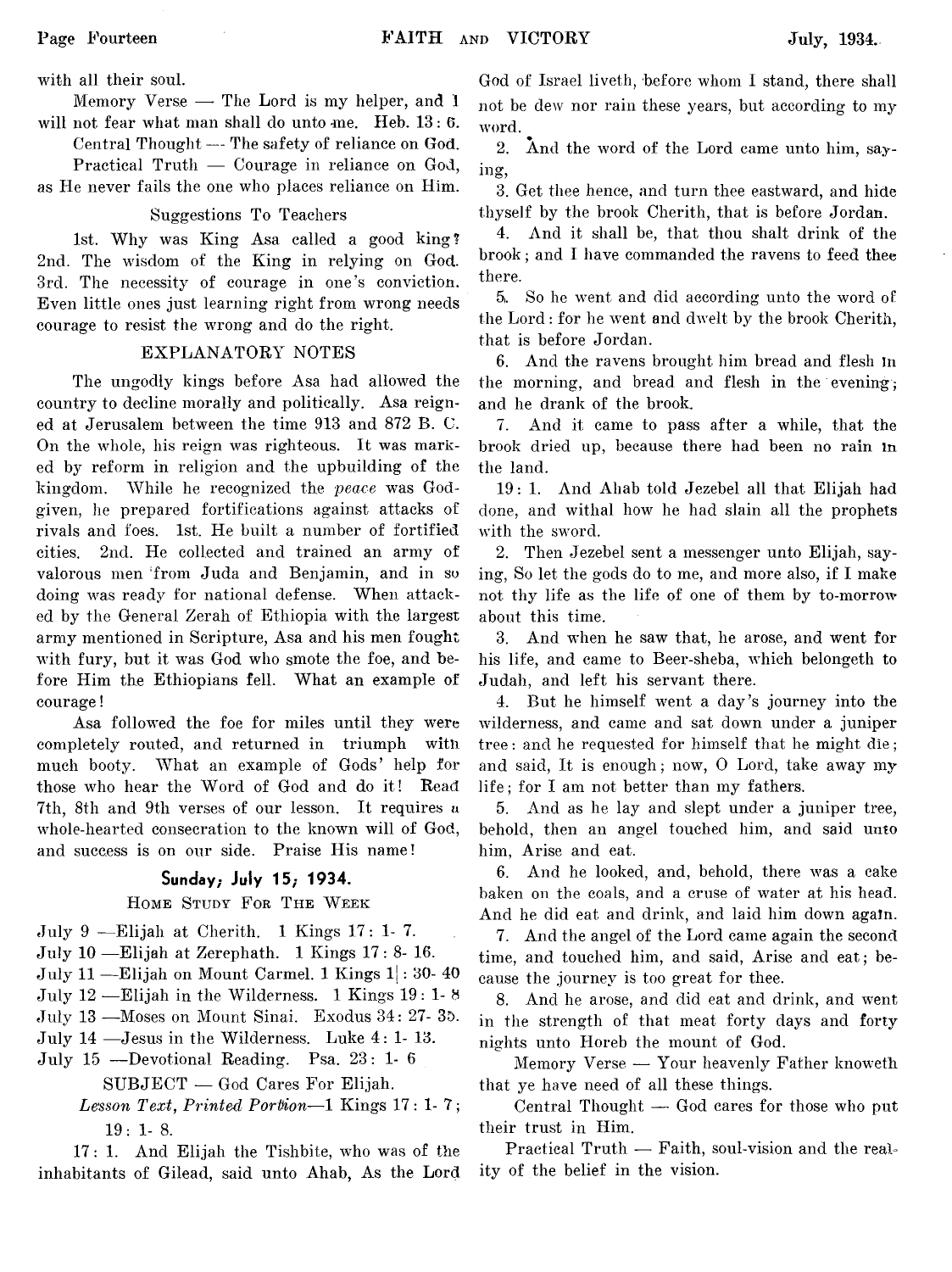### Suggestions To Teachers

1st. How God cared for Elijah. How He cares for all who are obeying Him.

### EXPLANATORY NOTES

Elijah as God's servant executed the judgments of God. " There shall not be dew nor rain" by the authority of God. Guidance of God-"Hide thyself by the brook, drink of Cherith," and the ravens brought food.

God never runs out of resources. The poor widow and then the victory on Mt. Carmel. The threat of Jezebel, Elijah's discouragement, God's refusal to answer his prayer for death to release him. It is not good to give way to discouragement. Had God given Elijah his wish at this time, he would never have had his precious experience of going to heaven in a chariot of fire. God may have some precious experience for you in His grace. Dear discouraged soul, seek His will and not your own way.

Only as dear souls come to the end of self can God speak loud enough to be heard.

## Sunday, July 22, 1934.

### HOME STUDY FOR THE WEEK

July 16 — Elijah Hears God's Voice. 1 Kings 19: 9- IS July 17 — Noah Hears God's Voice. Genesis 6: 13- 22 July 18 — Abram Hear God's Voice. Gen. 12: 1- 9. July 19 — Samuel Hears God's Voice. 1 Sam. 3: 1- 14 July 20 — Saul Hears God's Voice. Acts 9:1-9 July 21 —John Hears God's Voice. Rev. 1: 10- 20

July 22 — Devotional Reading. Psa. 57: 1- 11.

SUBJECT — Elijah Hears God's Voice.

### Lesson Text, Printed Portion—1 Kings 19: 9- 21

Verse 9. And he came thither unto a cave, and lodged there: and, behold, the word of the Lord came to him, and he said unto him, What doest thou here, Elijah ?

10. And he said, I have been very jeolous for the Lord God of hosts: for the children of Israel have forsaken thy covenant, thrown down thine altars, and slain thy prophets with the sword; and I, even I only, am left; and they seek my life, to take it away.

11. And he said, Go forth, and stand upon the mount before the Lord. And, behold, the Lord passed by, and a great and strong wind rent the mountains, and brake in pieces the rocks before the Lord; but the Lord was not in the wind: and after the wind an earthquake; but the Lord was not in the earthquake:

12. And after the earthquake a fire ; but the Lord was not in the fire: and after the fire a still small voice.

13. And it was so, when Elijah heard it, that he

wrapped his face in his mantle, and went out, and stood in the entering in of the cave. And, behold, there came a voice unto him, and said, What doest thou here, Elijah?

14. And he said, I have been very jealous for the Lord God of hosts: because the children of Israel have forsaken thy covenant, thrown down thine altars, and slain thy prophets with the sword; and I, even I only, am left; and they seek my life, to take it away.

15. And the Lord said unto him, Go, return on thy way to the wilderness of Damascus: and when thou comest, anoint Hazael to be king over Syria:

16. And Jehu the son of Nimshi shalt thou anoint to be king over Israel: and Elisha the son of Shaphax of Abel-meholah shalt thou anoint to be prophet in thy room.

17. And it shall come to pass, that him that escapeth the sword of Hazael shall Jehu slay: and him that escapeth from the sword of Jehu shall Elisha slay.

18. Yet I have left me seven thousand in Israel, all the knees which have not bowed unto Baal, and every mouth which hath not kissed him.

19. So he departed thence, and found Elisha the son of Shaphat, who was ploughing with twelve yoke of oxen before him, and he with the twelfth: and Elijah passed by him, and cast his mantle upon him.

20. And he left the oxen, and ran after Elijan, and said, Let me, I pray thee, kiss my father and *my* mother, and then I will follow thee. And he said unto him, Go back again: for what have I done to thee ?

21. And he returned back from him, and took a yoke of oxen, and slew them, and boiled their flesh with the instruments of the oxen, and gave unto the people, and they did eat. Then he arose, and went after Elijah, and ministered unto him.

Memory Verse — Speak, Lord, for thy servant heareth. 1 Samuel 3: 9.

Central Thought — Hearing God's voice.

Practical Truth — Not only an ear to hear God's voice, but a heart open to full obedience.

#### Suggestions To Teachers

1st. Listening to God with a willingness to yield. 2nd. Learning how God speaks and how to hear and obey.

#### EXPLANATORY NOTES

In the mountains of Sinai about 906 B. C. God revived Elijah's downcast spirit and pointed out for him the path of future service.

While Elijah was far from the domain of Ahab